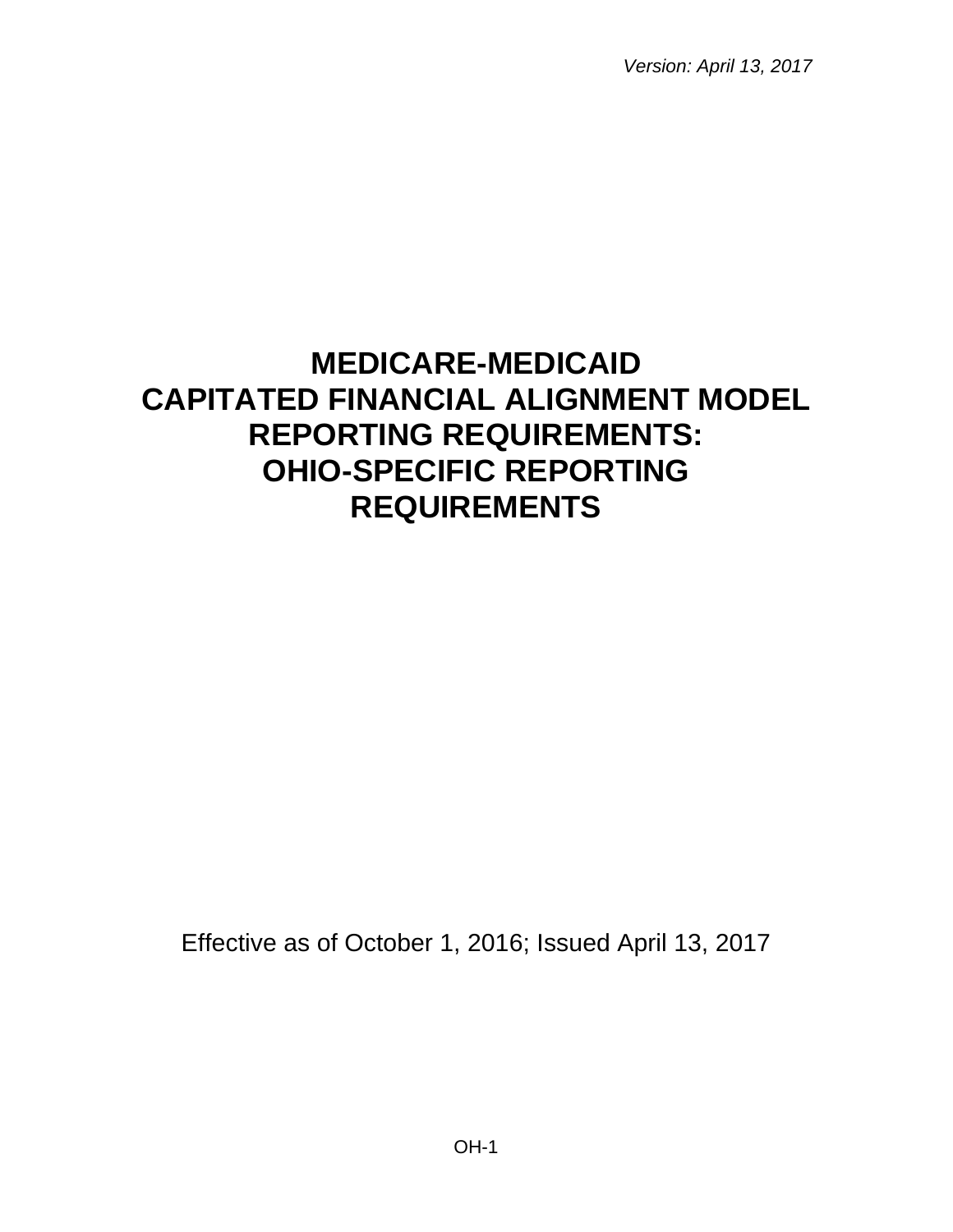# **Table of Contents**

| Ohio-Specific Reporting Requirements AppendixOH-3                |
|------------------------------------------------------------------|
|                                                                  |
|                                                                  |
| Ohio MyCare Demonstration Reporting Population OH-4              |
|                                                                  |
| <b>Guidance on Assessments and Care Plans for Members with a</b> |
|                                                                  |
| Reporting on Disenrolled and Retro-disenrolled Members OH-8      |
|                                                                  |
| <b>Ohio's Implementation, Ongoing, and Continuous Reporting</b>  |
|                                                                  |
|                                                                  |
|                                                                  |
| Section OHII. Organizational Structure and StaffingOH-21         |
| Section OHIII. Performance and Quality Improvement OH-23         |
|                                                                  |
|                                                                  |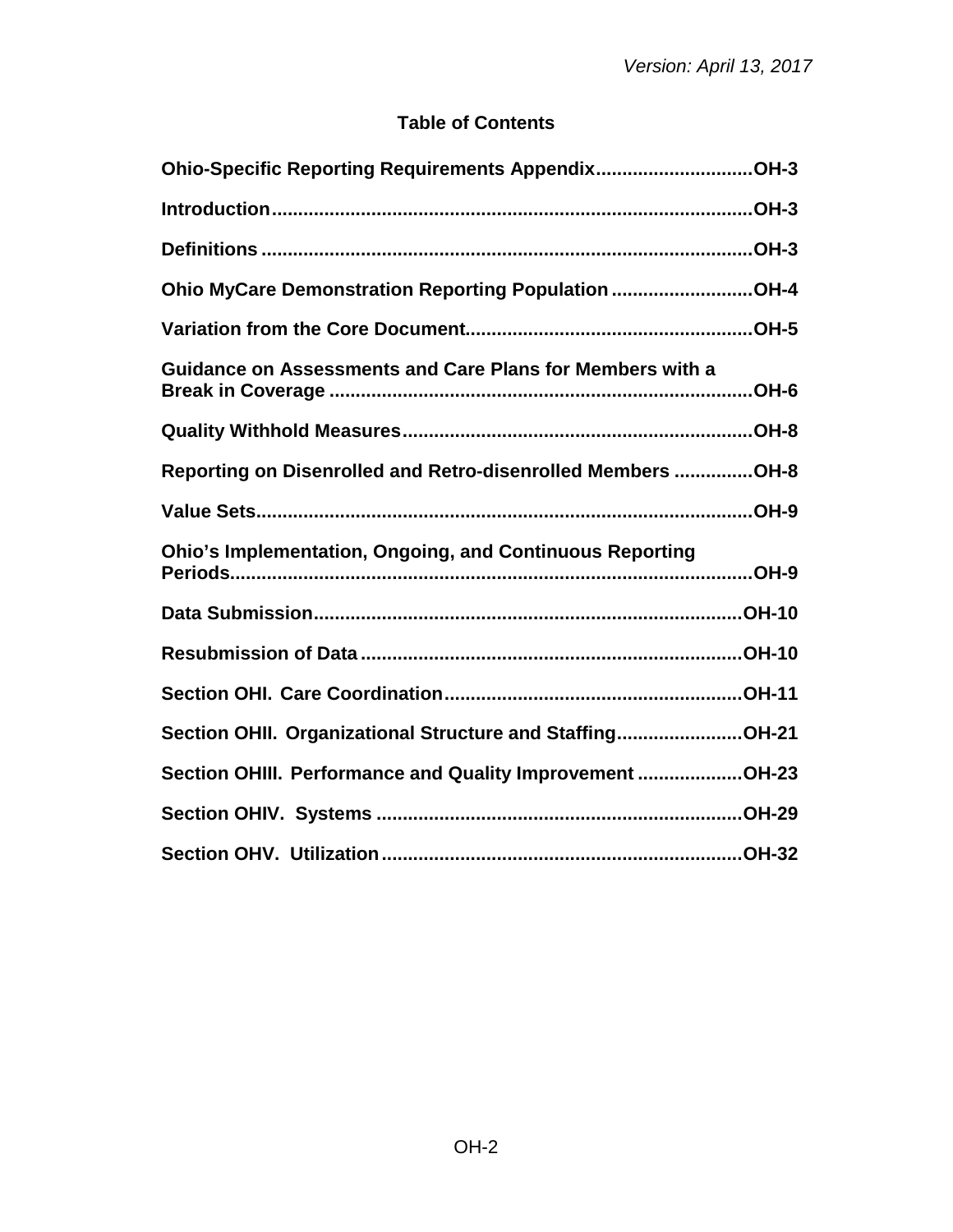# **Ohio-Specific Reporting Requirements Appendix**

# <span id="page-2-1"></span><span id="page-2-0"></span>*Introduction*

The measures in this appendix are required reporting for all MMPs in the Ohio MyCare Demonstration. CMS and the state reserve the right to update the measures in this appendix for subsequent demonstration years. These statespecific measures directly supplement the Medicare-Medicaid Capitated Financial Alignment Model: Core Reporting Requirements, which can be found at the following web address:

[http://www.cms.gov/Medicare-Medicaid-Coordination/Medicare-and-Medicaid-](http://www.cms.gov/Medicare-Medicaid-Coordination/Medicare-and-Medicaid-Coordination/Medicare-Medicaid-Coordination-Office/FinancialAlignmentInitiative/InformationandGuidanceforPlans.html)[Coordination/Medicare-Medicaid-Coordination-](http://www.cms.gov/Medicare-Medicaid-Coordination/Medicare-and-Medicaid-Coordination/Medicare-Medicaid-Coordination-Office/FinancialAlignmentInitiative/InformationandGuidanceforPlans.html)[Office/FinancialAlignmentInitiative/InformationandGuidanceforPlans.html](http://www.cms.gov/Medicare-Medicaid-Coordination/Medicare-and-Medicaid-Coordination/Medicare-Medicaid-Coordination-Office/FinancialAlignmentInitiative/InformationandGuidanceforPlans.html)

MMPs should refer to the core document for additional details regarding Demonstration-wide definitions, reporting phases and timelines, and sampling methodology.

The core and state-specific measures supplement existing Part C and Part D reporting requirements, as well as measures that MMPs report via other vehicles or venues, such as HEDIS<sup>®[1](#page-2-3)</sup> and HOS. CMS and the state will also track key utilization measures, which are not included in this document, using encounter and claims data. The quantitative measures are part of broader oversight, monitoring, and performance improvement processes that include several other components and data sources not described in this document.

MMPs should contact the OH Help Desk at [OHHelpDesk@norc.org](mailto:OHHelpDesk@norc.org) with any questions about the Core Reporting Requirements, Ohio state-specific appendix, or the data submission process.

# <span id="page-2-2"></span>*Definitions*

Calendar Quarter: All quarterly measures are reported on calendar quarters. The four calendar quarters of each calendar year will be as follows:  $1/1 - 3/31$ ,  $4/1 -$ 6/30, 7/1 – 9/30, and 10/1 – 12/31.

Calendar Year: All annual measures are reported on a calendar year basis. Calendar year 2014 (CY1) will be an abbreviated year, with data reported for the time period beginning May 1, 2014 and ending December 31, 2014. Calendar year 2015 (CY2) will represent January 1, 2015 through December 31, 2015.

<span id="page-2-3"></span><sup>&</sup>lt;sup>1</sup> HEDIS<sup>®</sup> is a registered trademark of the National Committee for Quality Assurance (NCQA).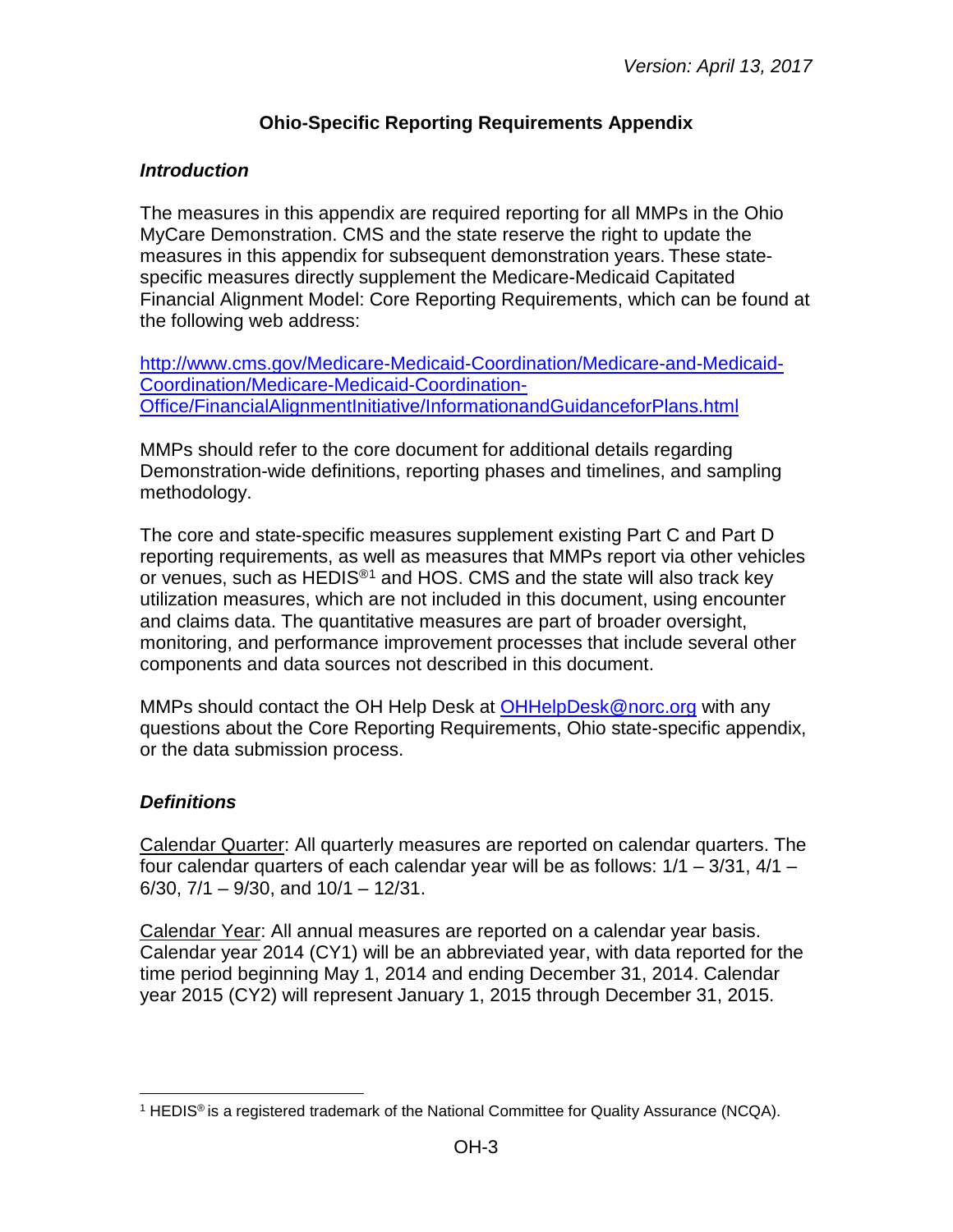Implementation Period: The initial months of the demonstration during which plans will report to CMS and the state on a more intensive reporting schedule. The Implementation Period starts on the first effective enrollment date and continues until the end of the first 2015 calendar year quarter (May 1, 2014 – March 31, 2015).

Long Term Services and Supports (LTSS): A range of home and community based services designed to meet a beneficiary's need as an alternative to long term nursing facility care to enable a person to live as independently as possible. Examples include assistance with bathing, dressing and other basic activities of daily life and self-care, as well as support for everyday tasks such as laundry, shopping and transportation.

Primary Care Provider (PCP): Primary care physicians licensed by the state of Ohio and board certified in family practice, internal medicine, general practice, obstetrics/gynecology, or geriatrics, state licensed physician assistants, or a physician extender who is a registered nurse practitioner or advanced practice nurse or advanced practice nurse group practice within an acceptable specialty as required under state regulation.

## <span id="page-3-0"></span>*Ohio MyCare Demonstration Reporting Population*

Because some members in Ohio receive Medicare and Medicaid coverage through MyCare Ohio while others receive only their Medicaid benefits through MyCare Ohio, the distinction between these members for reporting purposes is clarified as follows.

For the purpose of all core and state-specific reporting, Ohio MMPs are to report only on members enrolled to receive both Medicare and Medicaid benefits through the MMP. Ohio MMPs should only report on members who are enrolled in the MMP's Medicare-Medicaid MyCare program. MMPs should not include members who are enrolled in the Medicaid-only portion of MyCare. Of note, passive enrollment for the Medicare-Medicaid MyCare Demonstration in Ohio began in January 2015. Data reported after passive enrollment should include both Medicare-Medicaid members who opt in<sup>[2](#page-3-1)</sup> and Medicare-Medicaid members who are passively enrolled into the MMP at any point. MMPs can identify this information on the enrollment file using the enrollment source codes in the CMS DTRR file. Code J represents state-submitted passive enrollment and Code L represents the opt-in population or MMP beneficiary election. Reporting of both core measures in HPMS and state-specific measures via the FAI Data Collection System should exclude data for members who are Medicaid-only and should only include Medicare-Medicaid dual enrollees.

<span id="page-3-1"></span> $2$  For the Ohio Capitated Financial Alignment Demonstration, "opt-in" specifically refers to members who choose to actively enroll in a MMP at any point during the demonstration. Passive enrollment does not include members who were are automatically enrolled into a Medicaid-only program with an affiliated MMP.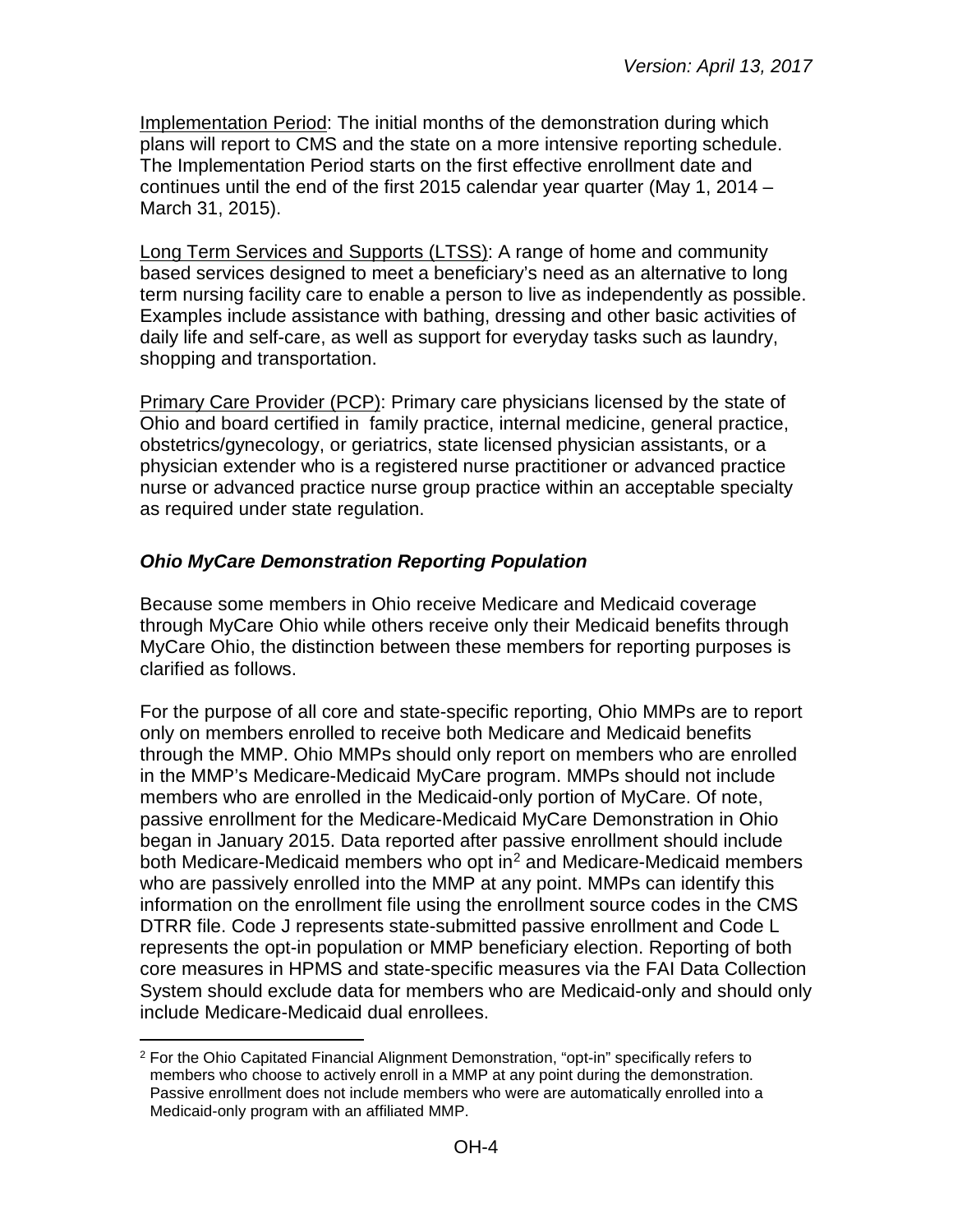## <span id="page-4-0"></span>*Variation from the Core Document*

## Core 2.1 and Core 2.2

Due to MyCare Ohio's inclusion of a Medicaid-only product, in addition to a Medicare-Medicaid product, there are some caveats to the reporting of the core measures that pertain to assessments (i.e., Core Measure 2.1 and Core Measure 2.2).

Some members who were previously enrolled in the MMPs' affiliated Medicaidonly programs were passively enrolled into the Medicare-Medicaid program on January 1, 2015. Since the assessments used in MyCare are the same regardless of whether a member is in a Medicaid-only product or the MMP, MMPs will not be required to complete an additional assessment for individuals who have previously received a comprehensive initial assessment in the Medicaid-only MyCare program or from another MyCare MMP. As such, for formerly Medicaid-only members with an initial assessment completed prior to January 2015, MMPs are to report those assessments as having been completed in the January 2015 monthly reporting period.

Similarly, if a member in a MyCare Medicaid-only product opted out of passive enrollment in January, but subsequently chose to opt in to an MMP affiliated with the plan in which they were previously enrolled, the MMP does not need to complete a new assessment as long as the prior assessment was completed less than one year prior to opting in to the MMP. In this case, the MMP should report the assessment as having been completed in the month of opt-in.

MMPs should refer to the Core reporting requirements for detailed specifications for reporting Core 2.1 and Core 2.2. For example, Core 2.1 should only include members whose 90th day of enrollment occurred during the reporting period. Members enrolled into the Medicare-Medicaid MyCare Program on January 1, 2015 would reach their 90th day (3 full months) on March 31, 2015. Therefore, these members would be reported in the data submission for the March monthly reporting period, even if their assessment was marked as complete in January 2015.

MMPs will be required to contact enrollees to ensure there are no changes to the health status or additional needs as a result of expanded coverage per the requirements in Section 2.5.3.2.3.7 of the three-way contract and update the member care plan as necessary. For instance, a person whose hypertension was well maintained under Medicare FFS and Medicare Part D may need support through transition to the new MMP. This information may have been captured in the assessment, but not specifically addressed since it was covered through a separate benefit. Necessary updates should be made to the member care plan. MMPs should not report these contacts through Core 2.1 or 2.2, however.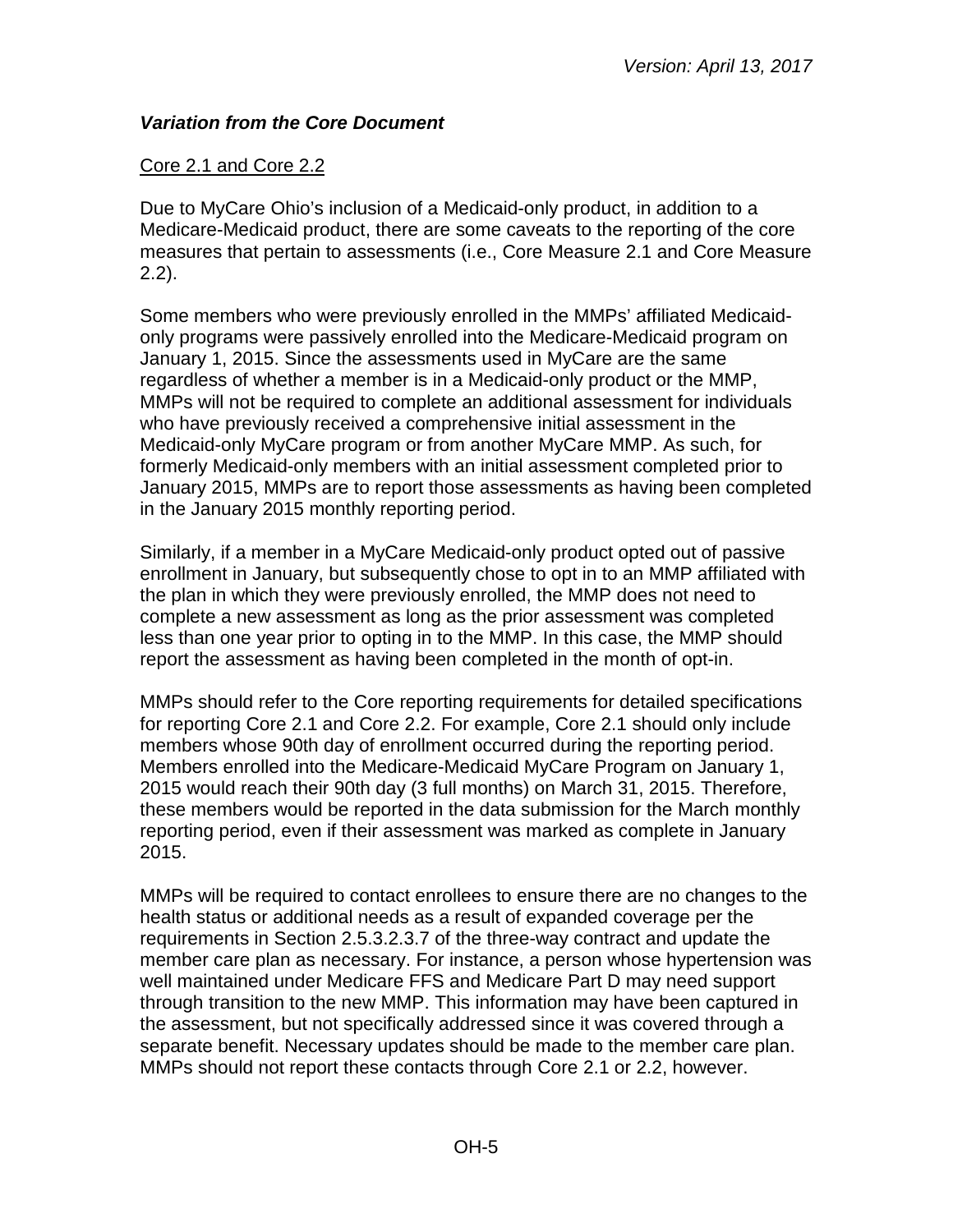# Core 2.3

For Core 2.3, Members with an annual reassessment, MMPs should determine whether members are eligible for an annual reassessment using the actual date an assessment was completed, even if that date occurred when the member was enrolled in the Medicaid-only MyCare program.

## Core 9.2

The following section provides additional guidance about identifying individuals enrolled in the MMP that are "nursing home certifiable," or meeting the nursing facility level of care (NF LOC), for the purposes of reporting Core 9.2

Within Core 9.2, "nursing home certifiable" members are defined as "members living in the community, but requiring an institutional level of care" (see the Core Reporting Requirements for more information). Ohio MMPs should consider any members who are enrolled in the MyCare Waiver and who are also in the Medicare-Medicaid product to be considered nursing home certifiable. As with all measures, members enrolled in the Medicaid-only product are not eligible to be reported in Core 9.2. MMPs should refer to the benefit plan code on the enrollment file to identify members who are enrolled in the MyCare Waiver.

#### <span id="page-5-0"></span>*Guidance on Assessments and Care Plans for Members with a Break in Coverage*

## Comprehensive Assessments

To determine if an assessment should be conducted for a member that reenrolled in the same or a different MMP, the MMP should first determine if the member previously received an assessment from any plan in the MyCare Ohio program. If the member did receive an assessment and it was completed within one year of his/her most recent enrollment date, then the MMP is not necessarily required to conduct a new assessment. Instead, the MMP can:

- 1. Perform any risk stratification, claims data review, or other analyses as required by the three-way contract to detect any changes in the member's condition since the assessment was conducted; and
- 2. Ask the member (or his/her authorized representative) if there has been a change in the member's health status or needs since the assessment was conducted.

The MMP must document any risk stratification, claims data review, or other analyses that are performed to detect any changes in the member's condition. The MMP must also document its outreach attempts and the discussion(s) with the member (or his/her authorized representative) to determine if there was a change in the member's health status or needs.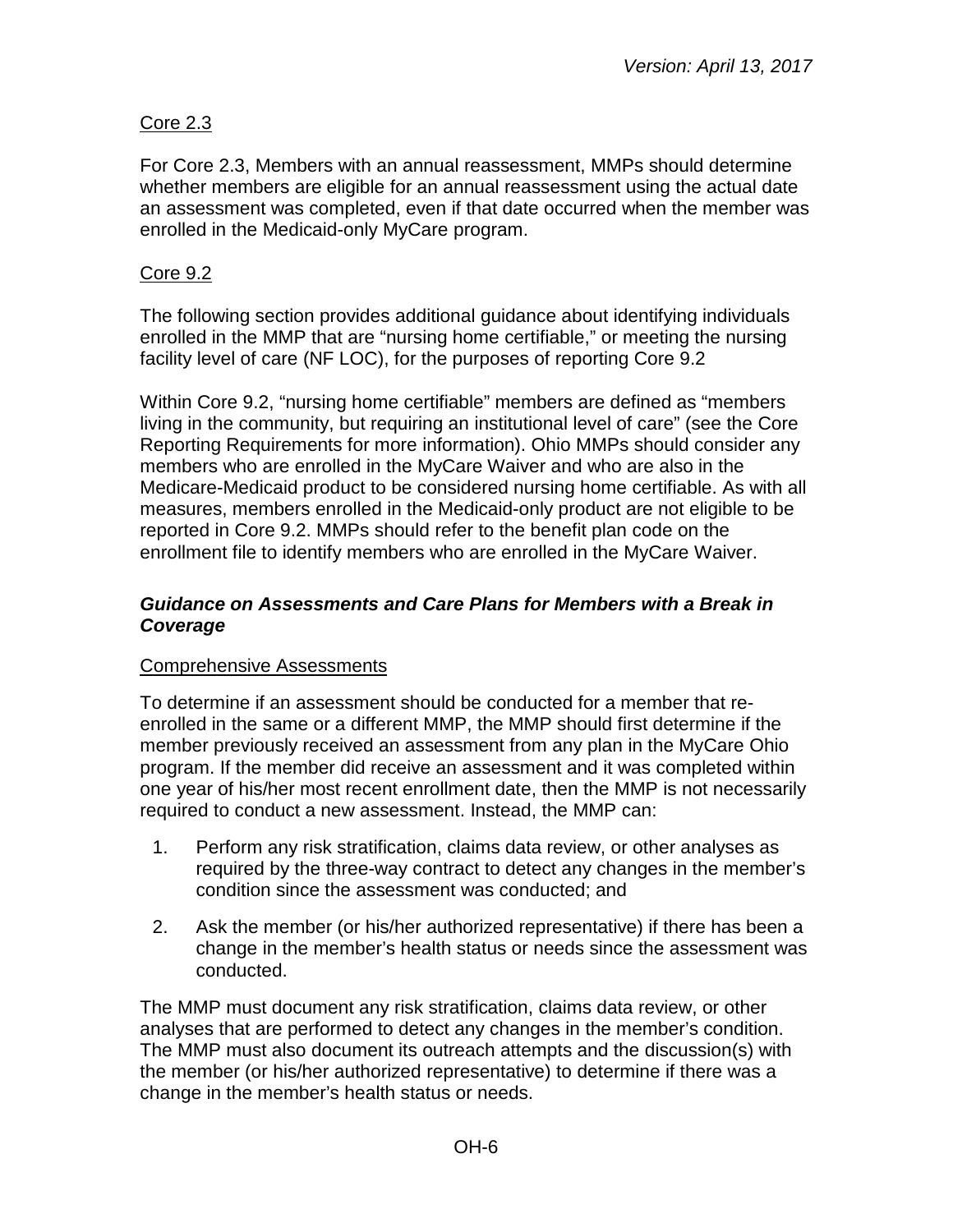If a change is identified, the MMP must update the prior assessment accordingly or conduct a new assessment within the timeframe prescribed by the contract. If there are no changes, the MMP is not required to revise or conduct the assessment unless requested by the member (or his/her authorized representative or provider). Please note, if the MMP prefers to conduct assessments on all re-enrollees regardless of status, it may continue to do so.

Once the MMP has revised or conducted the assessment as needed or confirmed that the prior assessment is still accurate, the MMP can mark the assessment as complete for the member's current enrollment. The MMP would then report that completion according to the specifications for Core 2.1 and Core 2.2. When reporting these core measures, the MMP should count the 90 days from the member's most recent enrollment effective date, and should report the assessment based on the date the prior assessment was either confirmed to be accurate or a new assessment was completed.

If the MMP is unable to reach a re-enrolled member to determine if there was a change in health status, then the MMP may report that member as unable to be reached so long as the MMP made the requisite number of outreach attempts. If a re-enrolled member refuses to discuss his/her health status with the MMP, then the MMP may report that member as unwilling to participate in the assessment.

If an assessment was not completed for the re-enrolled member during his/her prior enrollment period in MyCare Ohio, or if it has been more than one year since the member's assessment was completed, the MMP is required to conduct an assessment for the member within the timeframe prescribed by the contract. The MMP must make the requisite number of attempts to reach the member (at minimum) after his/her most recent enrollment effective date, even if the member was reported as unable to be reached during his/her prior enrollment. Similarly, members that refused the assessment during their prior enrollment must be asked again to participate (i.e., the MMP may not carry over a refusal from one enrollment period to the next).

#### Individualized Care Plans

If the MMP updates the prior assessment or conducts a new assessment for the re-enrolled member, the MMP must revise the Individualized Care Plan (ICP) accordingly within the timeframe prescribed by the contract. Once the ICP is revised, the MMP may mark the ICP as complete for the member's current enrollment. If the MMP determines that no updates are required to the previously developed ICP, the MMP may mark the ICP as complete for the current enrollment at the same time that the assessment is marked complete. The MMP would then follow the applicable state-specific measure specifications for reporting the completion. Please note, for purposes of reporting, the ICP for the re-enrolled member should be classified as an *initial* ICP.

If an ICP was not completed for the re-enrolled member during his/her prior enrollment period in MyCare Ohio, or if it has been more than one year since the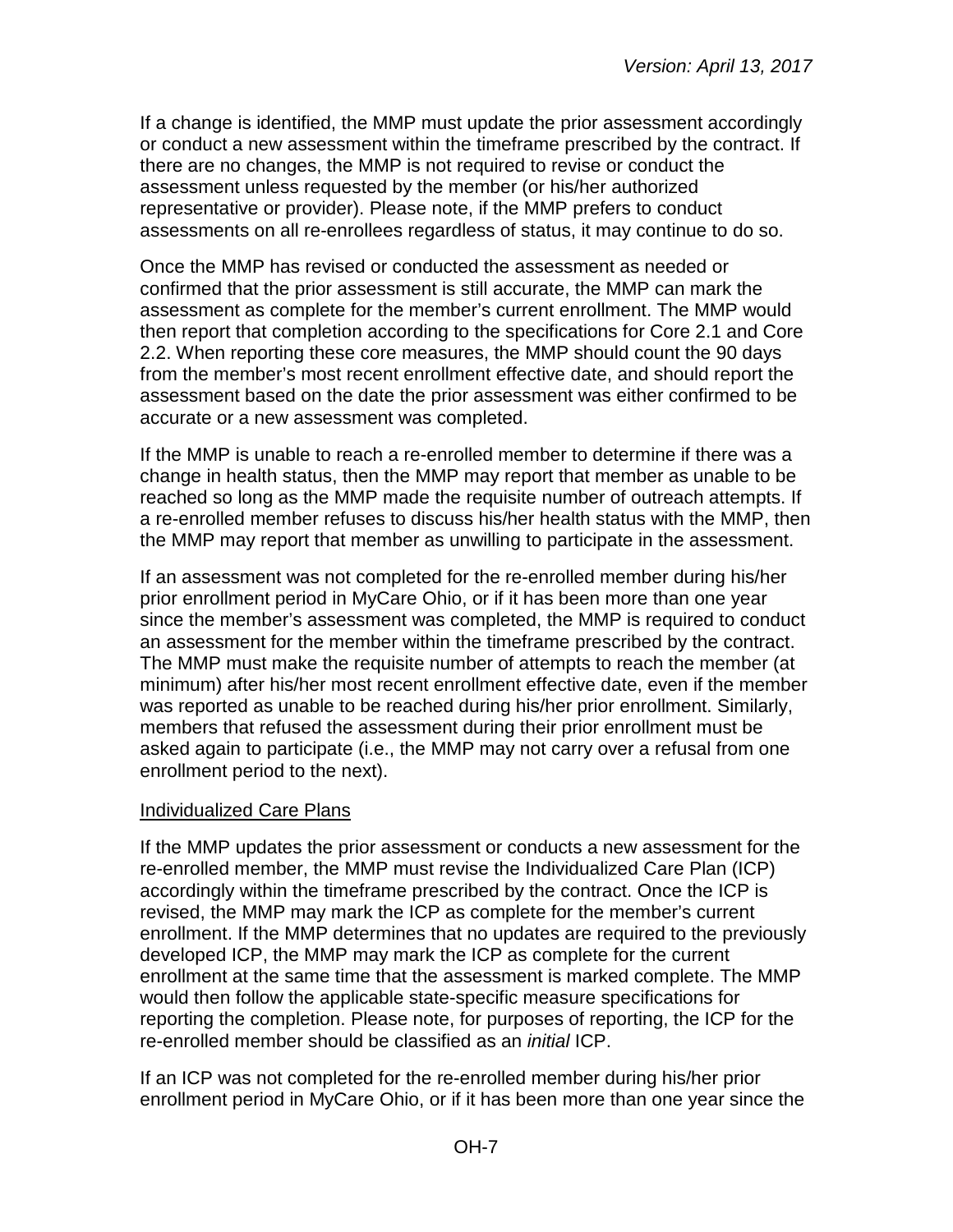member's ICP was completed, the MMP is required to develop an ICP for the member within the timeframe prescribed by the contract. The MMP must also follow the above guidance regarding reaching out to members that previously refused to participate or were not reached.

#### Annual Reassessments and ICP Updates

The MMP must follow contract requirements regarding the completion of annual reassessments and updates to ICPs. If the MMP determined that an assessment/ICP from a member's prior enrollment was accurate and marked that assessment/ICP as complete for the member's current enrollment, the MMP should count continuously from the date that the assessment/ICP was completed in the prior enrollment period to determine the due date for the annual reassessment and ICP update. For example, when reporting Core 2.3, the MMP should count 365 days from the date when the assessment was actually completed, even if that date was during the member's prior enrollment period.

## <span id="page-7-0"></span>*Quality Withhold Measures*

CMS and the state will establish a set of quality withhold measures, and MMPs will be required to meet established thresholds. Throughout this document, statespecific quality withhold measures are marked with the following symbol for Demonstration Year 1: (i) and the following symbol for Demonstration Years 2 and 3: (ii). For more information about the state-specific quality withhold measures for Demonstration Year 1, refer to the Quality Withhold Technical Notes (DY 1): Ohio-Specific Measures at [http://www.cms.gov/Medicare-Medicaid-](http://www.cms.gov/Medicare-Medicaid-Coordination/Medicare-and-Medicaid-Coordination/Medicare-Medicaid-Coordination-Office/FinancialAlignmentInitiative/InformationandGuidanceforPlans.html)[Coordination/Medicare-and-Medicaid-Coordination/Medicare-Medicaid-Coordination-](http://www.cms.gov/Medicare-Medicaid-Coordination/Medicare-and-Medicaid-Coordination/Medicare-Medicaid-Coordination-Office/FinancialAlignmentInitiative/InformationandGuidanceforPlans.html)[Office/FinancialAlignmentInitiative/InformationandGuidanceforPlans.html.](http://www.cms.gov/Medicare-Medicaid-Coordination/Medicare-and-Medicaid-Coordination/Medicare-Medicaid-Coordination-Office/FinancialAlignmentInitiative/InformationandGuidanceforPlans.html) Additional information on the withhold methodology and benchmarks for Demonstration Years 2 and 3 will be provided at a later time.

# <span id="page-7-1"></span>*Reporting on Disenrolled and Retro-disenrolled Members*

Unless otherwise indicated in the reporting requirements, MMPs should report on all Medicare-Medicaid members enrolled in the demonstration who meet the definition of the data elements, regardless of whether that member was subsequently disenrolled from the MMP. Measure-specific guidance on how to report on disenrolled members is provided under the Notes section of each statespecific measure.

Due to retro-disenrollment of members, there may be instances in which there is a lag between a member's effective disenrollment date and the date on which the MMP is informed about that disenrollment. This time lag might create occasional data inaccuracies if an MMP includes members in reports who had in fact disenrolled before the start of the reporting period. If MMPs are aware at the time of reporting that a member has been retro-disenrolled with a disenrollment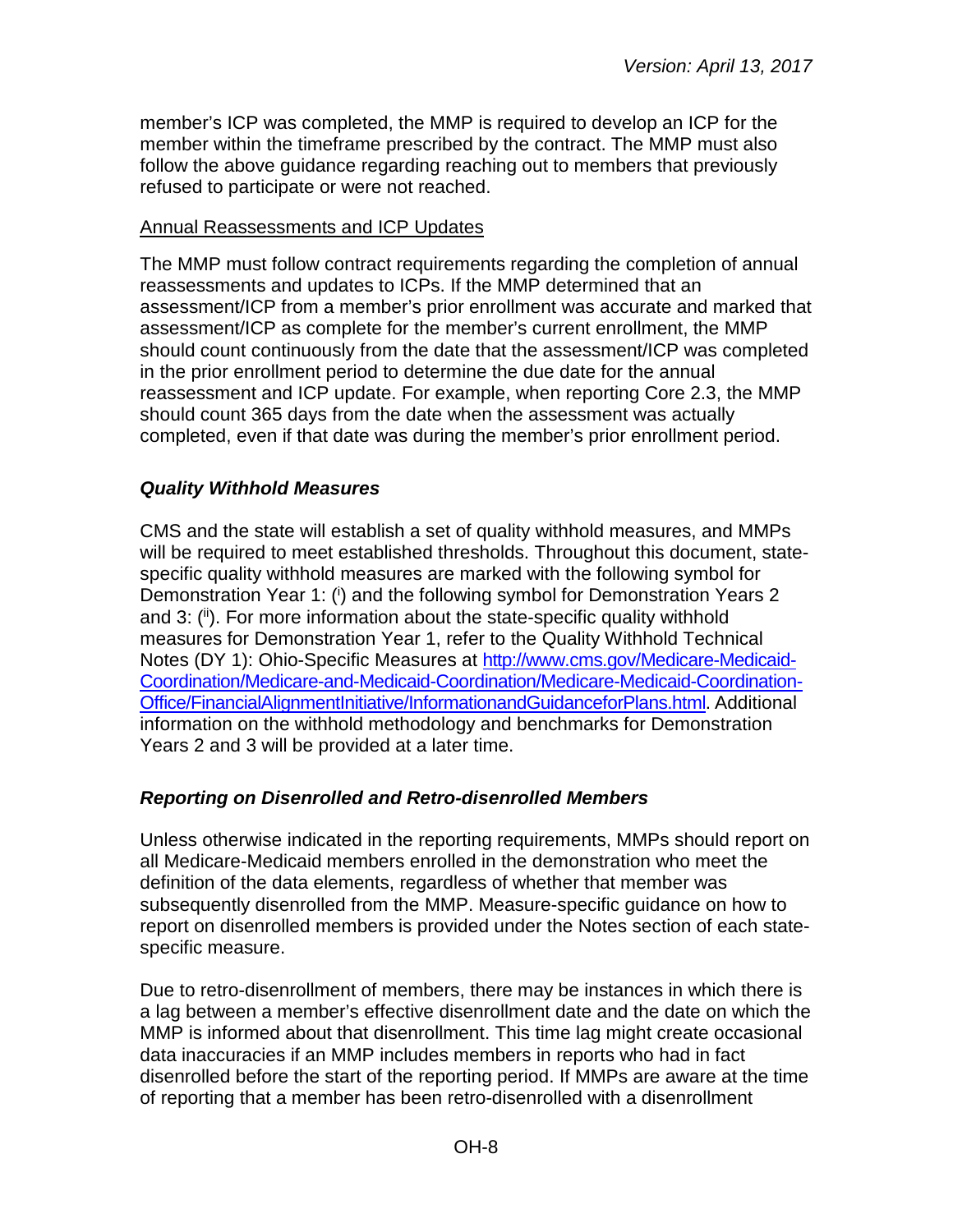effective date prior to the reporting period (and therefore was not enrolled during the reporting period in question), then MMPs may exclude that member from reporting. Please note that MMPs are *not* required to re-submit corrected data should you be informed of a retro-disenrollment subsequent to a reporting deadline. MMPs should act upon their best and most current knowledge at the time of reporting regarding each member's enrollment status.

## <span id="page-8-0"></span>*Value Sets*

The measure specifications in this document refer to code value sets that must be used to determine and report measure data element values. A value set is the complete set of codes used to identify a service or condition included in a measure. The Ohio-Specific Value Sets Workbook includes all value sets and codes needed to report certain measures included in the Ohio-Specific Reporting Requirements and is intended to be used in conjunction with the measure specifications outlined in this document. The Ohio-Specific Value Sets Workbook can be found on the CMS website at the following address: [http://www.cms.gov/Medicare-Medicaid-Coordination/Medicare-and-Medicaid-](http://www.cms.gov/Medicare-Medicaid-Coordination/Medicare-and-Medicaid-Coordination/Medicare-Medicaid-Coordination-Office/FinancialAlignmentInitiative/InformationandGuidanceforPlans.html)[Coordination/Medicare-Medicaid-Coordination-](http://www.cms.gov/Medicare-Medicaid-Coordination/Medicare-and-Medicaid-Coordination/Medicare-Medicaid-Coordination-Office/FinancialAlignmentInitiative/InformationandGuidanceforPlans.html)[Office/FinancialAlignmentInitiative/InformationandGuidanceforPlans.html.](http://www.cms.gov/Medicare-Medicaid-Coordination/Medicare-and-Medicaid-Coordination/Medicare-Medicaid-Coordination-Office/FinancialAlignmentInitiative/InformationandGuidanceforPlans.html)

| <b>Phase</b>                                     |                              | <b>Dates</b>                | <b>Explanation</b>                                                                                 |  |  |  |  |
|--------------------------------------------------|------------------------------|-----------------------------|----------------------------------------------------------------------------------------------------|--|--|--|--|
|                                                  | <b>Demonstration Year 1</b>  |                             |                                                                                                    |  |  |  |  |
| Continuous<br>Reporting                          | <b>Implementation Period</b> | 5-1-14 through 3-31-15      | From the first effective<br>enrollment date through<br>the end of the first quarter<br>of 2015.    |  |  |  |  |
|                                                  | <b>Ongoing Period</b>        | 5-1-14 through 12-31-15     | From the first effective<br>enrollment date through<br>the end of the first<br>demonstration year. |  |  |  |  |
|                                                  |                              | <b>Demonstration Year 2</b> |                                                                                                    |  |  |  |  |
| Continuous<br><b>Ongoing Period</b><br>Reporting |                              | 1-1-16 through 12-31-16     | From January 1st through<br>the end of the second<br>demonstration year.                           |  |  |  |  |
| <b>Demonstration Year 3</b>                      |                              |                             |                                                                                                    |  |  |  |  |
| Continuous<br>Reporting                          | <b>Ongoing Period</b>        | 1-1-17 through 12-31-17     | From January 1st through<br>the end of the third<br>demonstration year.                            |  |  |  |  |

## <span id="page-8-1"></span>*Ohio's Implementation, Ongoing, and Continuous Reporting Periods*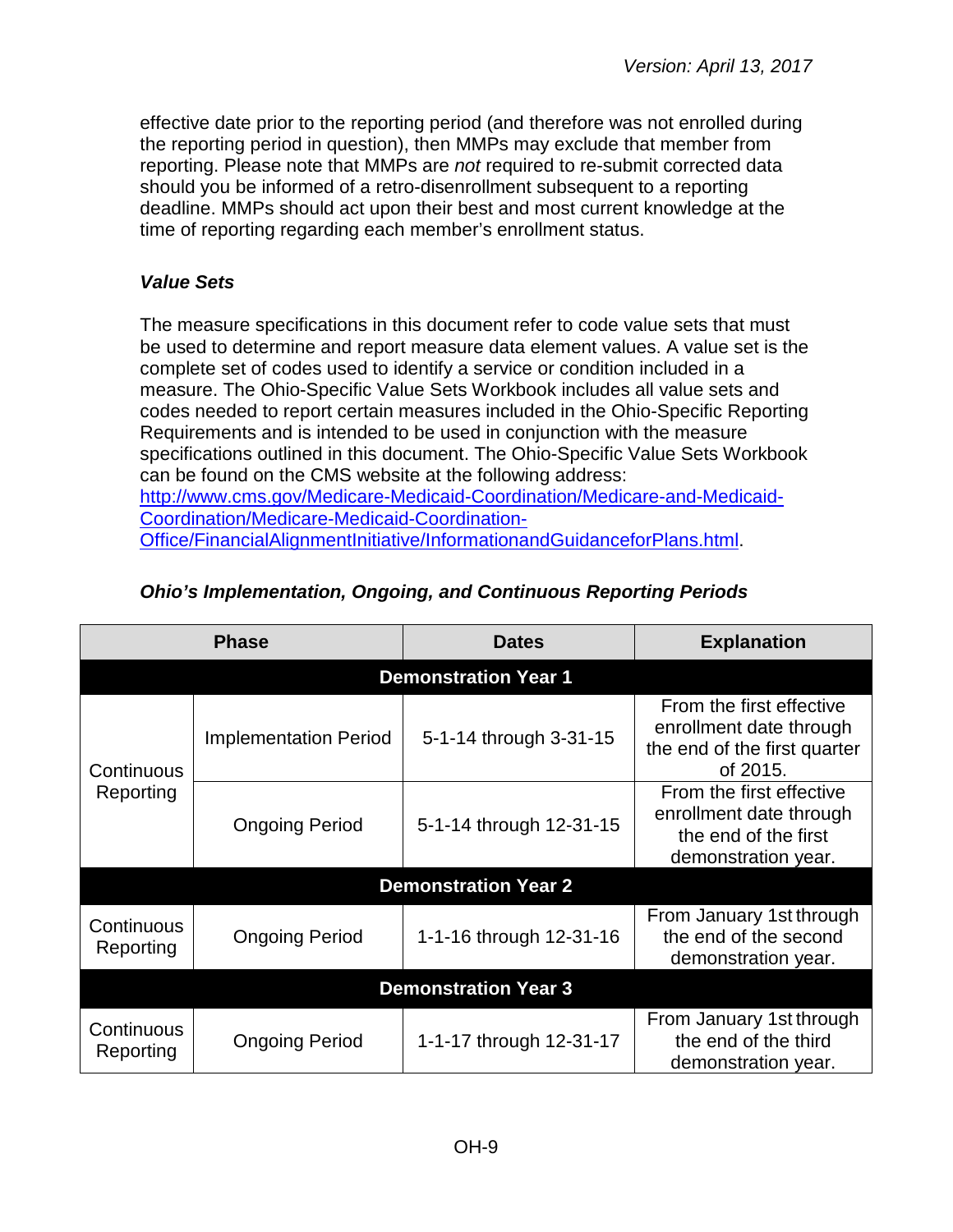# <span id="page-9-0"></span>*Data Submission*

All MMPs will submit state-specific measure data through the web-based Financial Alignment Initiative (FAI) Data Collection System (DCS), unless otherwise specified in the measure description. All data submissions must be submitted to this site by 5:00p.m. ET on the applicable due date. This site can be accessed at the following web address: [https://Financial-Alignment-](https://financial-alignment-initiative.norc.org/)[Initiative.NORC.org](https://financial-alignment-initiative.norc.org/)

(Note: Prior to the first use of the system, all MMPs will receive an email notification with the username and password that has been assigned to their plan. This information will be used to log in to the FAI system and complete the data submission.)

All MMPs will submit core measure data in accordance with the Core Reporting Requirements. Submission requirements vary by measure, but most core measures are reported through the Health Plan Management System (HPMS).

Please note, late submissions may result in compliance action from CMS.

## <span id="page-9-1"></span>*Resubmission of Data*

MMPs must comply with the following steps to resubmit data after an established due date:

- 1. Email the OH HelpDesk [\(OHHelpDesk@norc.org\)](mailto:OHHelpDesk@norc.org) to request resubmission.
	- o Specify in the email which measures need resubmission;
	- $\circ$  Specify for which reporting period(s) the resubmission is needed; and
	- o Provide a brief explanation for why the data need to be resubmitted.
- 2. After review of the request, the OH HelpDesk will notify the MMP once the FAI Data Collection System and/or HPMS has been re-opened.
- 3. Resubmit data through the applicable reporting system.
- 4. Notify the OH HelpDesk again after resubmission has been completed.

Please note, requests for resubmission after an established due date may result in compliance action from CMS.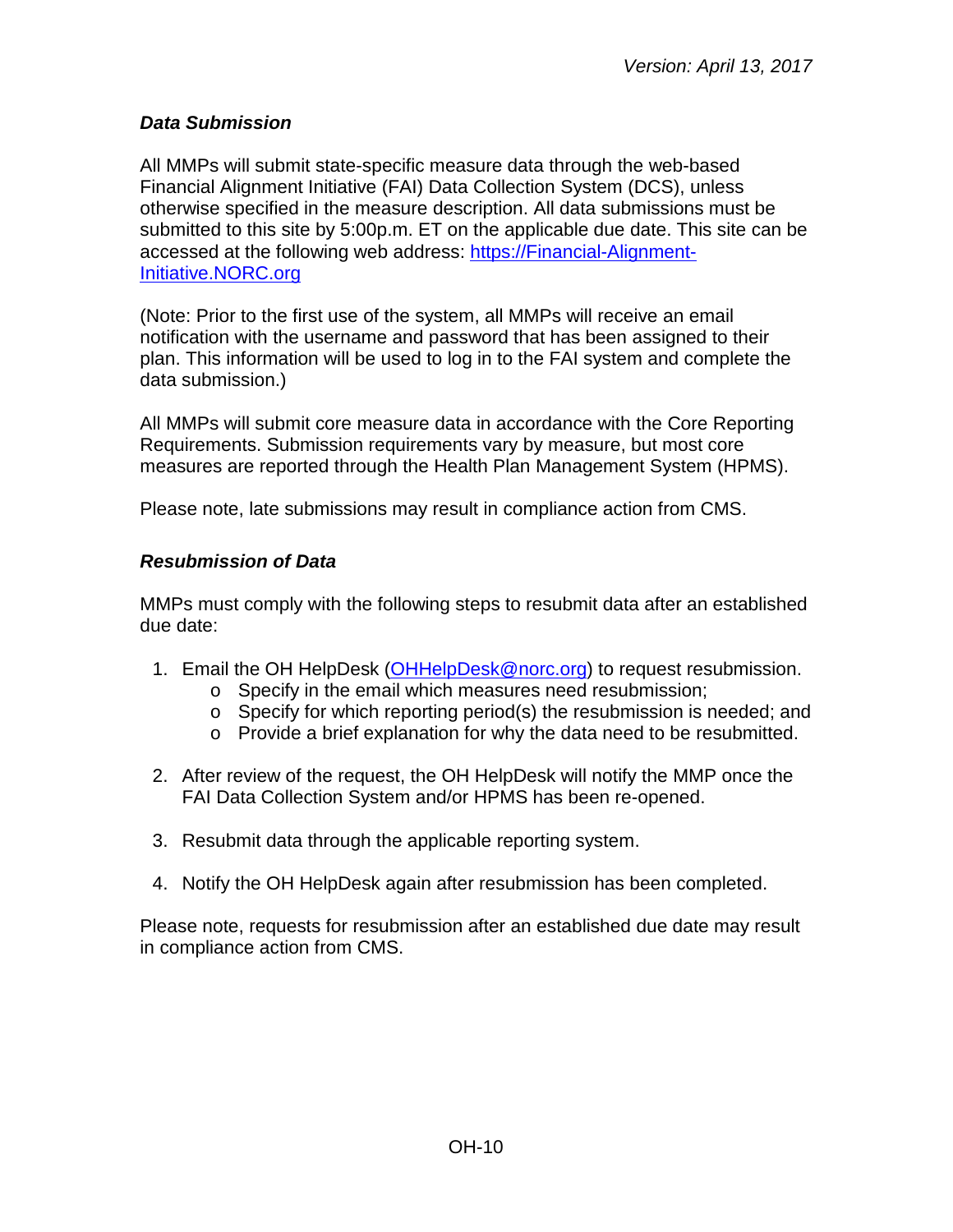# <span id="page-10-0"></span>**Section OHI. Care Coordination**

| <b>IMPLEMENTATION</b>                  |                                        |                |                                                                                                     |                                                                                           |  |  |
|----------------------------------------|----------------------------------------|----------------|-----------------------------------------------------------------------------------------------------|-------------------------------------------------------------------------------------------|--|--|
| <b>Reporting</b><br><b>Section</b>     | <b>Reporting</b><br><b>Frequency</b>   | Level          | <b>Reporting</b><br><b>Period</b>                                                                   | <b>Due Date</b>                                                                           |  |  |
| OH1. Care<br>Coordination              | Monthly,<br>beginning<br>after 90 days | Contract       | Current<br>Month<br>Ex:<br>$1/1 - 1/31$                                                             | By the end of the<br>month following the<br>last day of the<br>reporting period           |  |  |
|                                        |                                        | <b>ONGOING</b> |                                                                                                     |                                                                                           |  |  |
| <b>Reporting</b><br><b>Section</b>     | <b>Reporting</b><br><b>Frequency</b>   | Level          | <b>Reporting</b><br><b>Periods</b>                                                                  | <b>Due Date</b>                                                                           |  |  |
| OH <sub>1</sub> . Care<br>Coordination | Quarterly                              | Contract       | Current<br>Calendar<br>Quarter<br>Ex:<br>$1/1 - 3/31$<br>$4/1 - 6/30$<br>$7/1 - 9/30$<br>10/1-12/31 | By the end of the<br>second month<br>following the last day<br>of the reporting<br>period |  |  |

OH1.1 Members with care plans within 90 days of enrollment.

| <b>Element</b><br><b>Letter</b>   | <b>Element Name</b>   | <b>Definition</b>       | <b>Allowable</b><br><b>Values</b> |
|-----------------------------------|-----------------------|-------------------------|-----------------------------------|
| Α.                                | Total number of       | Total number of         | Field Type: Numeric               |
|                                   | members enrolled      | members enrolled        |                                   |
|                                   | whose 90th day of     | whose 90th day of       |                                   |
|                                   | enrollment occurred   | enrollment occurred     |                                   |
|                                   | within the reporting  | within the reporting    |                                   |
|                                   | period.               | period.                 |                                   |
| <b>B.</b>                         | Total number of       | Of the total reported   | Field type: Numeric               |
|                                   | members who were      | in A, the number of     |                                   |
| members who were<br>documented as |                       | Note: Is a subset of A. |                                   |
|                                   | unwilling to complete | documented as           |                                   |
|                                   | a care plan within 90 | unwilling to complete   |                                   |
|                                   | days of enrollment.   | a care plan within 90   |                                   |
|                                   |                       | days of enrollment.     |                                   |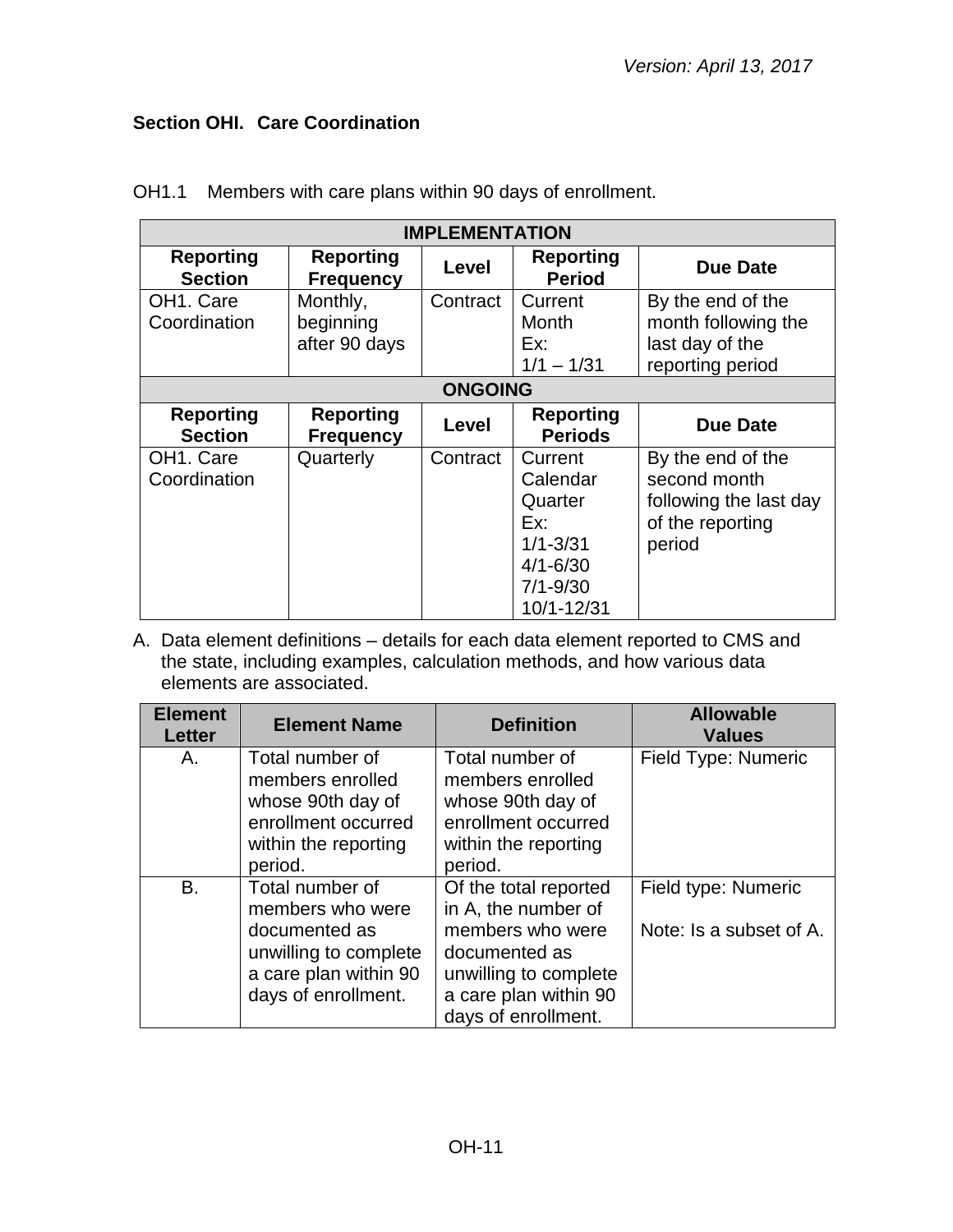| <b>Element</b><br><b>Letter</b> | <b>Element Name</b>                                                                                                                                  | <b>Definition</b>                                                                                                                                                                 | <b>Allowable</b><br><b>Values</b>              |
|---------------------------------|------------------------------------------------------------------------------------------------------------------------------------------------------|-----------------------------------------------------------------------------------------------------------------------------------------------------------------------------------|------------------------------------------------|
| C.                              | Total number of<br>members the MMP<br>was unable to reach,<br>following three<br>documented<br>outreach attempts<br>within 90 days of<br>enrollment. | Of the total reported<br>in A, the number of<br>members the MMP<br>was unable to reach,<br>following three<br>documented<br>outreach attempts<br>within 90 days of<br>enrollment. | Field type: Numeric<br>Note: Is a subset of A. |
| D.                              | Total number of<br>members with a care<br>plan completed<br>within 90 days of<br>enrollment.                                                         | Of the total reported<br>in A, the number of<br>members with a care<br>plan completed<br>within 90 days of<br>enrollment.                                                         | Field Type: Numeric<br>Note: Is a subset of A. |

- B. QA Checks/Thresholds procedures used by CMS and the state to establish benchmarks in order to identify outliers or data that are potentially erroneous.
	- CMS and the state will perform an outlier analysis.
	- As data are received from MMPs over time, CMS and the state will apply threshold checks.
- C. Edits and Validation checks validation checks that should be performed by each MMP prior to data submission.
	- Confirm those data elements listed above as subsets of other elements.
	- MMPs should validate that data elements B, C, and D are less than or equal to data element A.
	- All data elements should be positive values.
- D. Analysis how CMS and the state will evaluate reported data, as well as how other data sources may be monitored. CMS and the state will evaluate the percentage of members:
	- Who were unable to be reached to have a care plan completed within 90 days of enrollment.
	- Who refused to have a care plan completed within 90 days of enrollment.
	- Who had a care plan completed within 90 days of enrollment.
	- Who were willing to participate and who could be reached who had a care plan completed within 90 days of enrollment.
- E. Notes additional clarifications to a reporting section. This section incorporates previously answered frequently asked questions.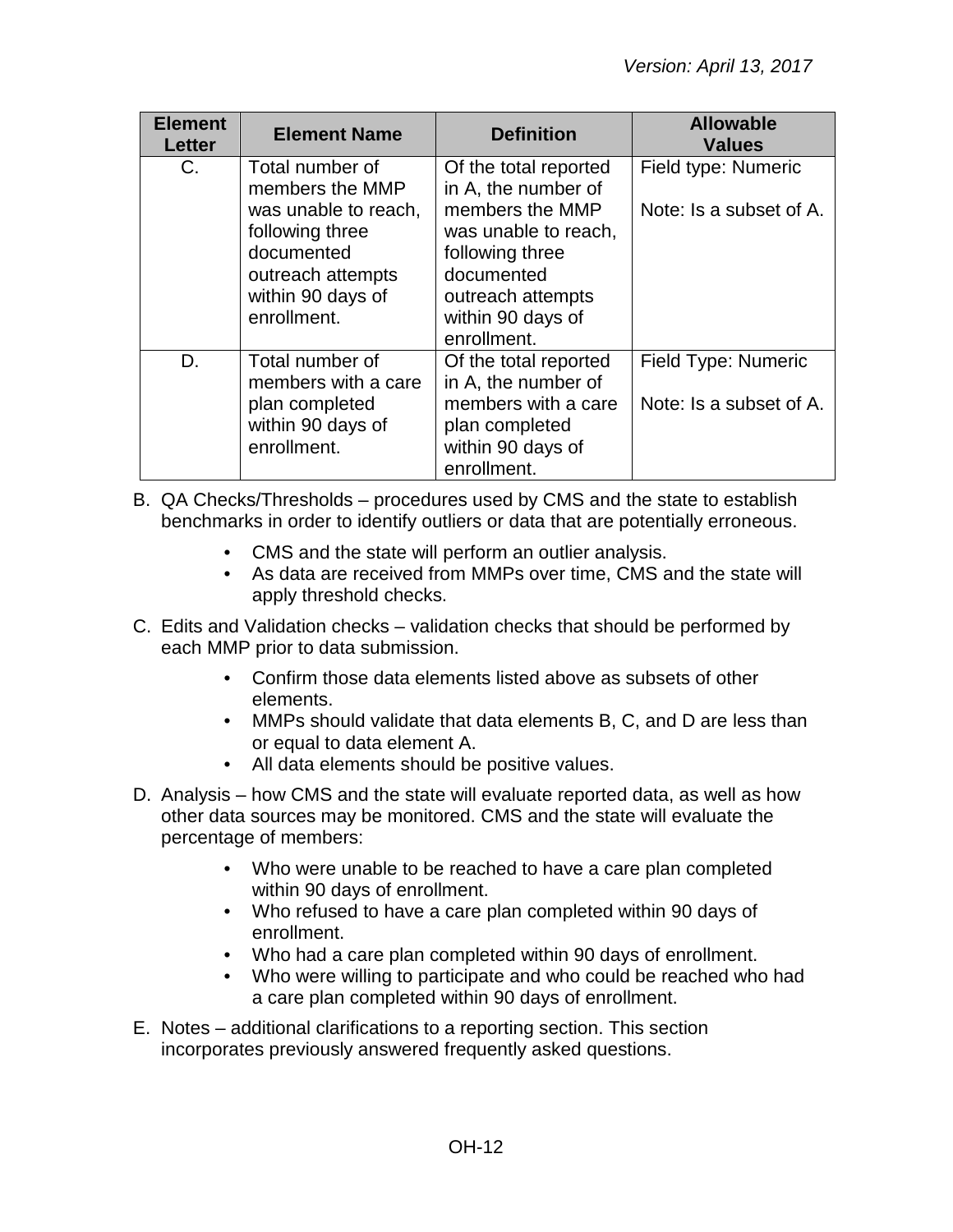- MMPs should include all members regardless of whether the member enrolled voluntarily or was passively enrolled. Medicaidonly members should not be included.
- The 90th day of enrollment should be based on each member's enrollment effective date. For purposes of reporting this measure, 90 days of enrollment will be equivalent to three full calendar months.
- The effective date of enrollment is the first date of the member's coverage through the MMP.
- MMPs should include all members who meet the criteria outlined in data element A, regardless if they are disenrolled as of the end of the reporting period (i.e., include all members whose 90th day of enrollment occurred within the reporting period regardless of whether they are currently enrolled or disenrolled as of the last day of the reporting period).
- MMPs should refer to the Ohio three-way contract for specific requirements pertaining to a care plan.
- Members reported in data elements B, C, and D must also be reported in data element A since these data elements are subsets of data element A. Additionally, data elements B, C, and D should be mutually exclusive (e.g., a member reported in element B or C should not also be reported in element D). If a member could meet the criteria for multiple data elements (B, C, or D) use the following guidance to ensure the member is included in only one of those three elements:
	- i. If a member initially refused to participate in the care plan or could not be reached after three outreach attempts, but then subsequently completes the care plan within 90 days of enrollment, the member should be classified in data element D.
	- ii. If a member was not reached after three outreach attempts, but then subsequently is reached and refuses the care plan within 90 days of enrollment, the member should be classified in data element B.
- For data element B, MMPs should report the number of members who were unwilling to participate in the development of the care plan if a member (or his or her authorized representative):
	- i. Affirmatively declines to participate in the care plan. Member communicates this refusal by phone, mail, fax, or in person.
	- ii. Expresses willingness to complete the care plan but asks for it to be conducted after 90 days following the member's effective enrollment date (despite being offered a reasonable opportunity to complete the care plan within 90 days). Discussions with the member must be documented by the MMP.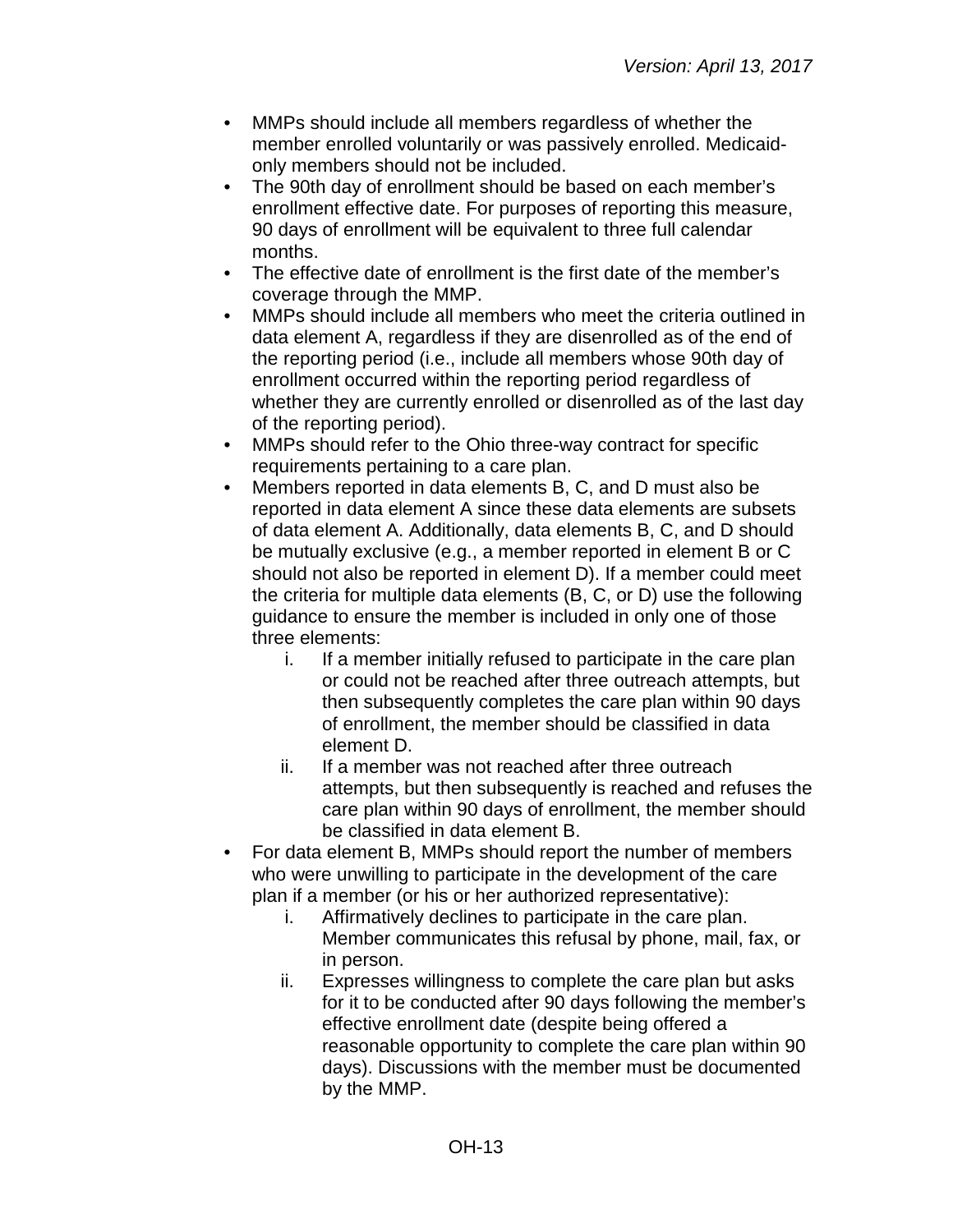- iii. Expresses willingness to complete the care plan but reschedules or is a no-show and then is subsequently nonresponsive. Attempts to contact the member must be documented by the MMP.
- iv. Initially agrees to complete the care plan, but then declines to answer a majority of the questions in the care plan.
- For data element C, MMPs should report the number of members the MMP was unable to reach after three attempts to contact the member. MMPs should refer to the OH three-way contract or state guidance for any specific requirements pertaining to the method of outreach to members. MMPs must document each attempt to reach the member, including the method of the attempt (i.e., phone, mail, or email), as CMS and the state may validate this number. There may be instances when the MMP has a high degree of confidence that a member's contact information is correct, yet that member is not responsive to the MMP's outreach efforts. So long as the MMP follows the guidance regarding outreach attempts, these members may be included in the count for this data element.
- There may be certain circumstances that make it impossible or inappropriate to complete a care plan within 90 days of enrollment. For example, a member may become medically unable to respond and have no authorized representative to do so on their behalf, or a member may be experiencing an acute medical or behavioral health crisis that requires immediate attention and outweighs the need for a care plan. However, MMPs should not include such members in the counts for data elements B and C.
- If a care plan was started but not completed within 90 days of enrollment, then the care plan should not be considered completed and, therefore, would not be counted in data elements B, C or D. However, this member would be included in data element A if the member's 90th day of enrollment occurred within the reporting period.
- For Medicare-Medicaid members who were formerly Medicaid-only members prior to enrollment into the Medicare-Medicaid product, MMPs are still required to contact enrollees to ensure that there are no changes to health status or additional needs as a result of expanded coverage. MMPs must make necessary updates to the care plan accordingly.
- F. Data Submission how MMPs will submit data collected to CMS and the state.
	- MMPs will submit data collected for this measure in the above specified format through a secure data collection site established by CMS. This site can be accessed at the following web address: [https://Financial-Alignment-Initiative.NORC.org.](https://financial-alignment-initiative.norc.org/)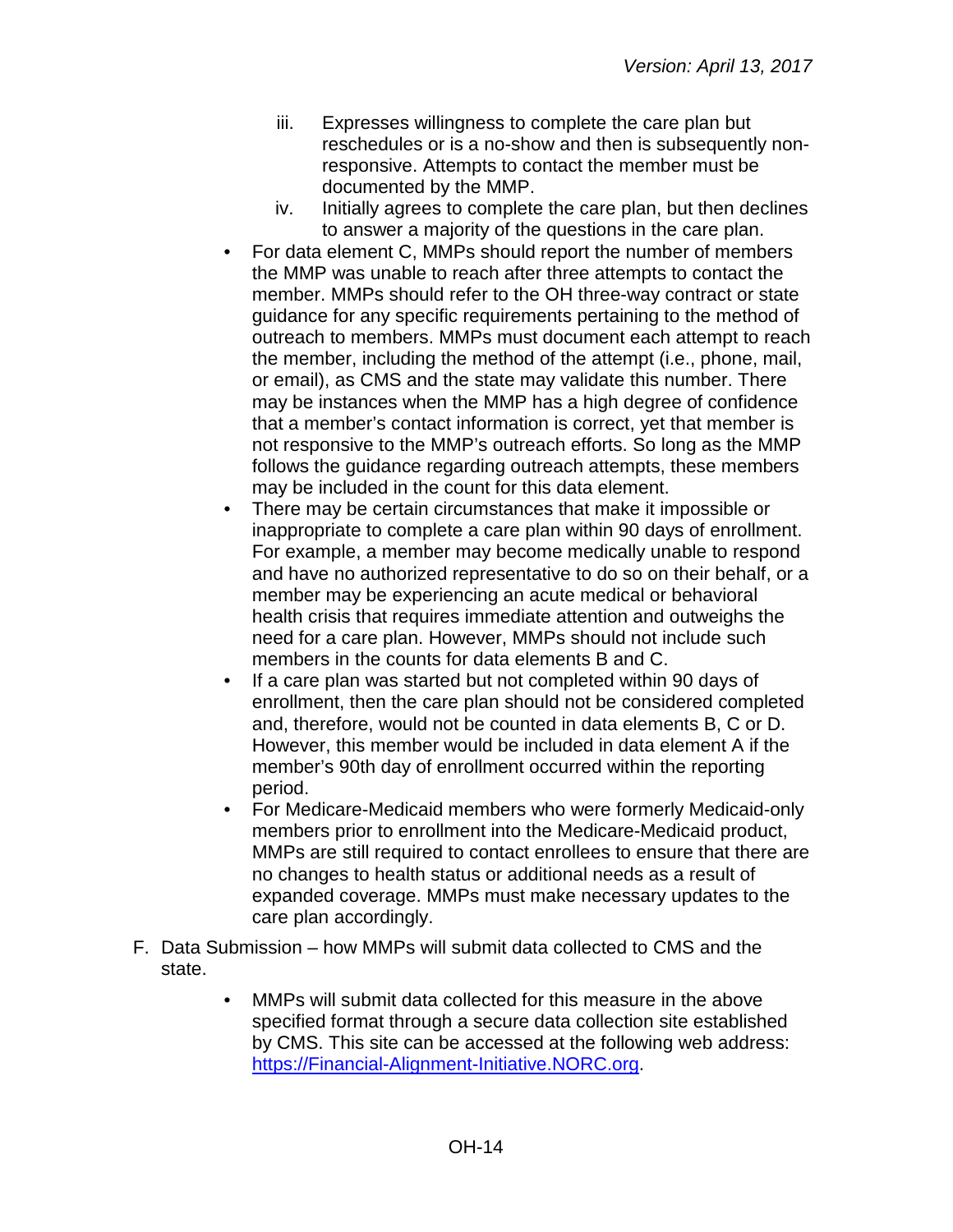| <b>IMPLEMENTATION</b>                  |                                      |                |                                                                                                     |                                                                                           |  |  |
|----------------------------------------|--------------------------------------|----------------|-----------------------------------------------------------------------------------------------------|-------------------------------------------------------------------------------------------|--|--|
| <b>Reporting</b><br><b>Section</b>     | <b>Reporting</b><br><b>Frequency</b> | Level          | <b>Reporting</b><br><b>Period</b>                                                                   | Due Date                                                                                  |  |  |
| OH <sub>1</sub> . Care<br>Coordination | Monthly                              | Contract       | Current<br>Month<br>Ex:<br>$1/1 - 1/31$                                                             | By the end of the<br>month following the<br>last day of the<br>reporting period           |  |  |
|                                        |                                      | <b>ONGOING</b> |                                                                                                     |                                                                                           |  |  |
| <b>Reporting</b><br><b>Section</b>     | <b>Reporting</b><br><b>Frequency</b> | Level          | <b>Reporting</b><br><b>Periods</b>                                                                  | <b>Due Date</b>                                                                           |  |  |
| OH <sub>1</sub> . Care<br>Coordination | Quarterly                            | Contract       | Current<br>Calendar<br>Quarter<br>Ex:<br>$1/1 - 3/31$<br>$4/1 - 6/30$<br>$7/1 - 9/30$<br>10/1-12/31 | By the end of the<br>second month<br>following the last<br>day of the reporting<br>period |  |  |

|  |  |  | OH1.2 Members with documented discussions of care goals. |  |  |  |  |
|--|--|--|----------------------------------------------------------|--|--|--|--|
|--|--|--|----------------------------------------------------------|--|--|--|--|

| <b>Element</b><br>Letter | <b>Element Name</b>                                                                                                       | <b>Definition</b>                                                                                                                                   | <b>Allowable</b><br><b>Values</b>              |
|--------------------------|---------------------------------------------------------------------------------------------------------------------------|-----------------------------------------------------------------------------------------------------------------------------------------------------|------------------------------------------------|
| А.                       | Total number of<br>members with an<br>initial care plan<br>completed.                                                     | Total number of<br>members with an<br>initial care plan<br>completed during the<br>reporting period.                                                | <b>Field Type: Numeric</b>                     |
| <b>B.</b>                | Total number of<br>members with at<br>least one<br>documented<br>discussion of care<br>goals in the initial<br>care plan. | Of the total reported in<br>A, the number of<br>members with at least<br>one documented<br>discussion of care<br>goals in the initial care<br>plan. | Field Type: Numeric<br>Note: Is a subset of A. |
| C.                       | Total number of<br>existing care plans<br>revised.                                                                        | Total number of<br>existing care plans<br>revised during the<br>reporting period.                                                                   | Field Type: Numeric                            |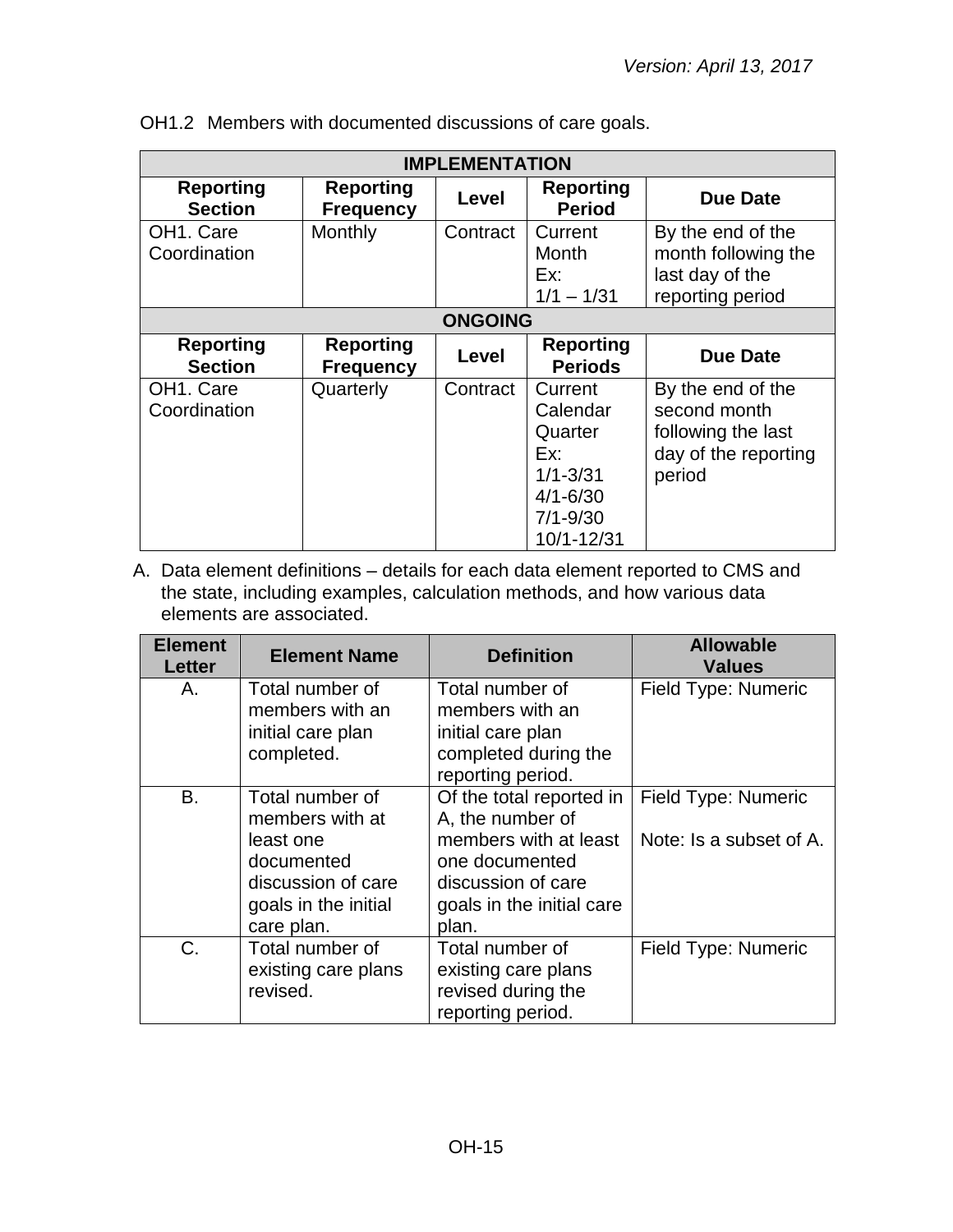| <b>Element</b><br><b>Letter</b> | <b>Element Name</b>                                                             | <b>Definition</b>                                                                                     | <b>Allowable</b><br><b>Values</b> |
|---------------------------------|---------------------------------------------------------------------------------|-------------------------------------------------------------------------------------------------------|-----------------------------------|
| D.                              | Total number of<br>revised care plans                                           | Of the total reported in<br>C, the number of                                                          | Field Type: Numeric               |
|                                 | with at least one<br>documented<br>discussion of new or<br>existing care goals. | revised care plans<br>with at least one<br>documented<br>discussion of new or<br>existing care goals. | Note: Is a subset of C.           |

- B. QA Checks/Thresholds procedures used by CMS and the state to establish benchmarks in order to identify outliers or data that are potentially erroneous.
	- CMS and the state will perform an outlier analysis.
	- As data are received from MMPs over time, CMS and the state will apply threshold checks.
- C. Edits and Validation checks validation checks that should be performed by each MMP prior to data submission.
	- Confirm those data elements listed above as subsets of other elements.
	- MMPs should validate that data element B is less than or equal to data element A.
	- MMPs should validate that data element D is less than or equal to data element C.
	- All data elements should be positive values.
- D. Analysis how CMS and the state will evaluate reported data, as well as how other data sources may be monitored. CMS and the state will evaluate the percentage of:
	- Members with an initial care plan completed during the reporting period who had at least one documented discussion of care goals in the initial care plan.
	- Existing care plans revised during the reporting period that had at least one documented discussion of new or existing care goals.
- E. Notes additional clarifications to a reporting section. This section incorporates previously answered frequently asked questions.
	- MMPs should include all members regardless of whether the member enrolled voluntarily or was passively enrolled. Medicaidonly members should not be included.
	- MMPs should include all members who meet the criteria outlined in data element A, regardless of whether they are disenrolled as of the end of the reporting period (i.e., include all members regardless if they are currently enrolled or disenrolled as of the last day of the reporting period).
	- MMPs should include all care plans that meet the criteria outlined in data element C, regardless of whether the members are disenrolled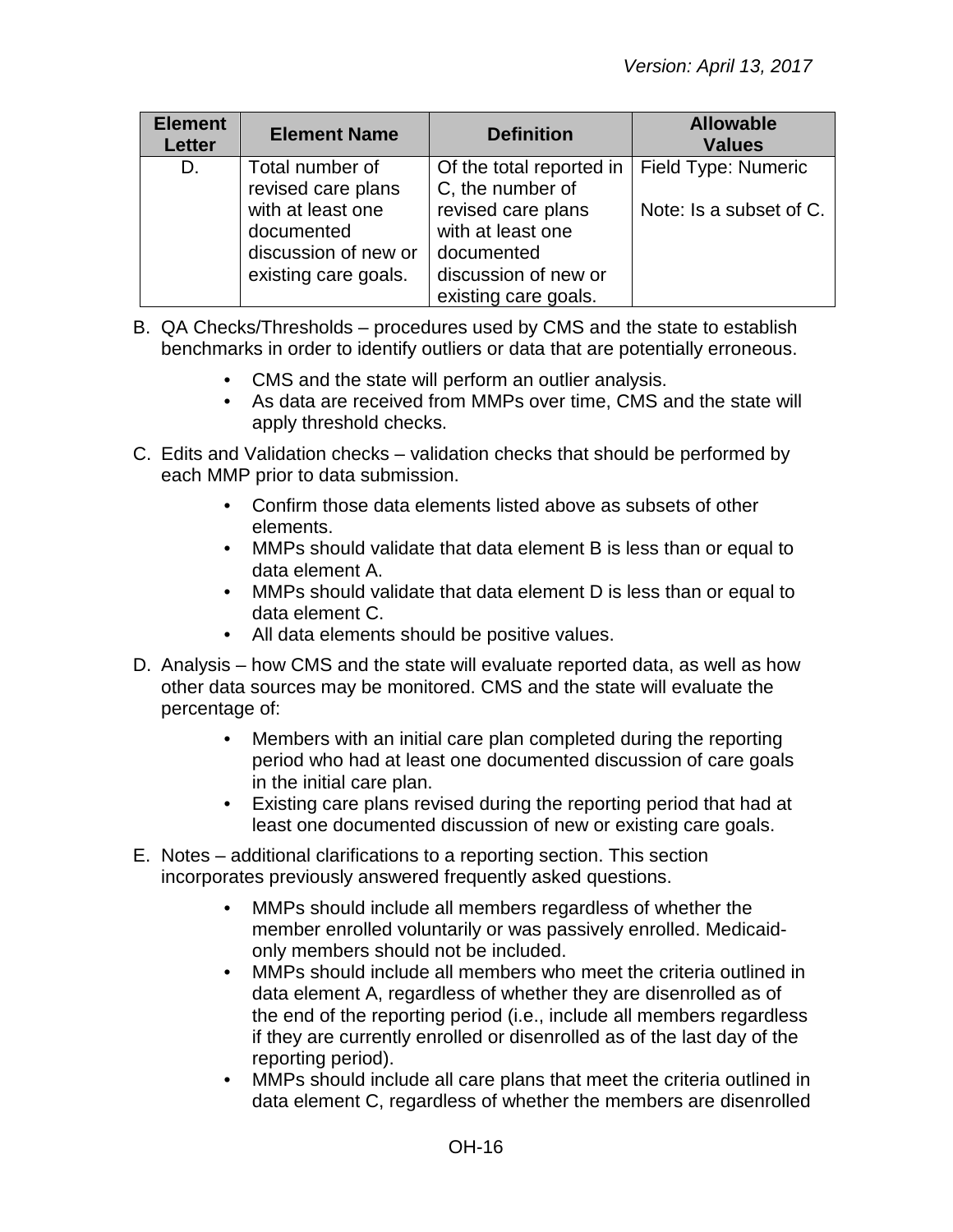as of the end of the reporting period (i.e., include all care plans regardless of whether the members are currently enrolled or disenrolled as of the last day of the reporting period).

- Data element A should include all members whose care plan was completed for the first time during the reporting period (i.e., the member did not previously have a care plan completed prior to the start of the reporting period). There can be no more than one initial care plan completed per member.
- MMPs should only include members in data element B when the discussion of care goals is clearly documented in the member's initial care plan.
- Data element C should include all existing care plans that were revised during the reporting period. MMPs should refer to the Ohio three-way contract for specific requirements pertaining to updating the care plan.
- MMPs should only include care plans in data element D when a new or previously documented care goal is discussed and is clearly documented in the member's revised care plan. If the initial care plan clearly documented the discussion of care goals, but those existing care goals were not revised or discussed, or new care goals are not discussed and documented during the revision of the care plan, then that care plan should not be reported in data element D.
- If a member has an initial care plan completed during the reporting period, and has their care plan revised during the same reporting period, then the member's initial care plan should be reported in data element A and the member's revised care plan should be reported in data element C.
- If a member's care plan is revised multiple times during the same reporting period, each revision should be reported in data element C. For example, if a member's care plan is revised twice during the same reporting period, two care plans should be counted in data element C.
- For Medicare-Medicaid members who were formerly Medicaid-only members prior to enrollment into the Medicare-Medicaid benefit plan, MMPs are still required to contact enrollees to ensure that there are no changes to health status or additional needs as a result of expanded coverage. MMPs must make necessary updates to the care plan accordingly.
- F. Data Submission how MMPs will submit data collected to CMS and the state.
	- MMPs will submit data collected for this measure in the above specified format through a secure data collection site established by CMS. This site can be accessed at the following web address: [https://Financial-Alignment-Initiative.NORC.org.](https://financial-alignment-initiative.norc.org/)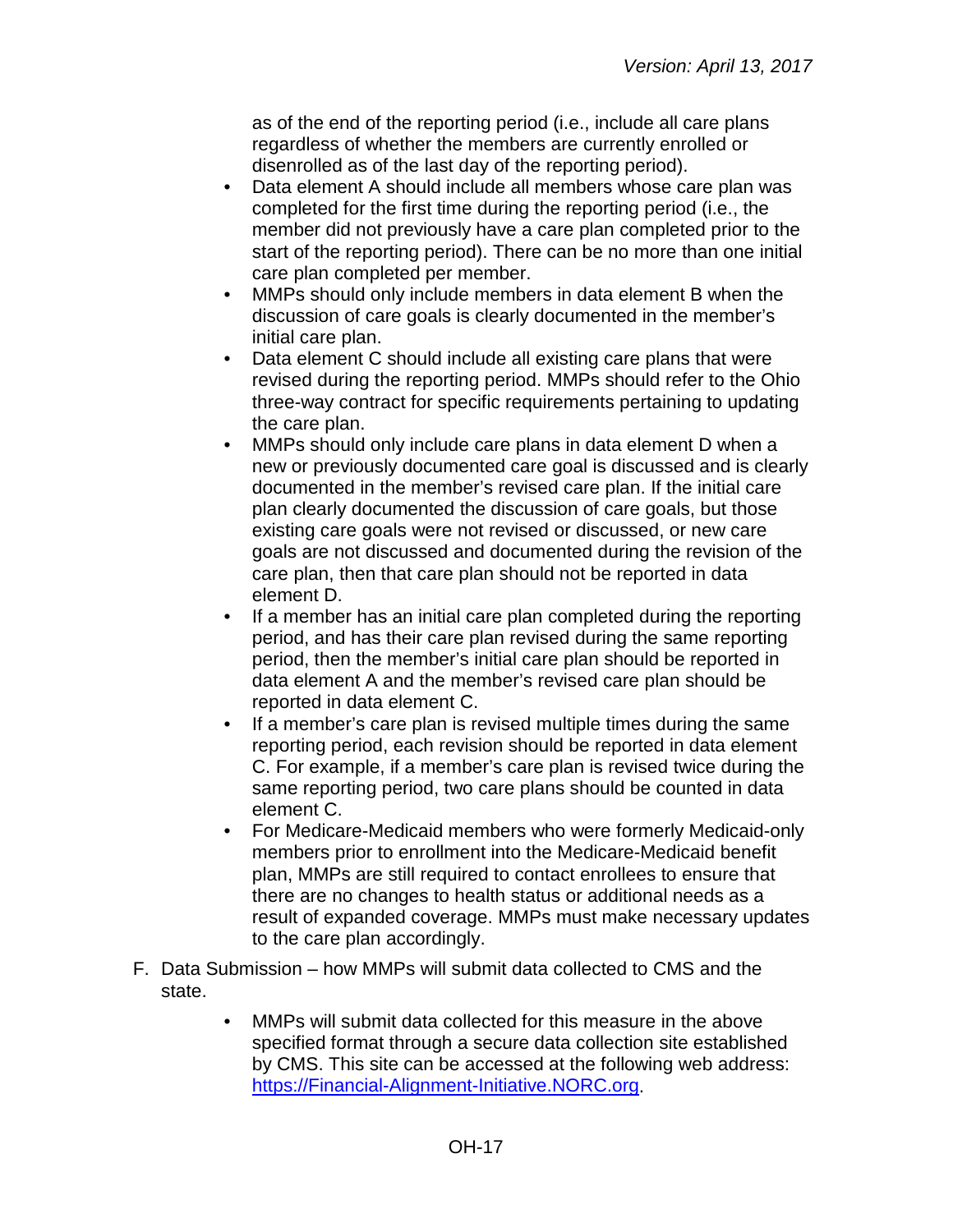OH1.3 Members with first follow-up visit within 30 days of inpatient hospital discharge.

| <b>CONTINUOUS REPORTING</b>            |                                      |          |                                     |                                                             |  |  |  |
|----------------------------------------|--------------------------------------|----------|-------------------------------------|-------------------------------------------------------------|--|--|--|
| <b>Reporting</b><br><b>Section</b>     | <b>Reporting</b><br><b>Frequency</b> | Level    | <b>Reporting</b><br><b>Periods</b>  | Due Date                                                    |  |  |  |
| OH <sub>1</sub> . Care<br>Coordination | Quarterly                            | Contract | Current<br>Calendar<br>Quarter      | By the end of the<br>fourth month<br>following the last day |  |  |  |
|                                        |                                      |          | Ex:<br>$1/1 - 3/31$<br>$4/1 - 6/30$ | of the reporting<br>period                                  |  |  |  |
|                                        |                                      |          | $7/1 - 9/30$<br>10/1-12/31          |                                                             |  |  |  |

| <b>Element</b><br><b>Letter</b> | <b>Element Name</b>    | <b>Definition</b>        | <b>Allowable</b><br><b>Values</b> |
|---------------------------------|------------------------|--------------------------|-----------------------------------|
| Α.                              | Total number of        | Total number of          | Field Type: Numeric               |
|                                 | inpatient hospital     | inpatient hospital       |                                   |
|                                 | discharges             | discharges during the    |                                   |
|                                 |                        | reporting period.        |                                   |
| B.                              | Total number of        | Of the total reported in | Field Type: Numeric               |
|                                 | inpatient hospital     | A, the number of         |                                   |
|                                 | discharges that        | inpatient hospital       | Note: Is a subset of A.           |
|                                 | resulted in an         | discharges that          |                                   |
|                                 | ambulatory care        | resulted in an           |                                   |
|                                 | follow-up visit within | ambulatory care follow-  |                                   |
|                                 | 30 days of             | up visit within 30 days  |                                   |
|                                 | discharge from the     | of discharge from the    |                                   |
|                                 | hospital.              | hospital.                |                                   |

- B. QA Checks/Thresholds procedures used by CMS and the state to establish benchmarks in order to identify outliers or data that are potentially erroneous.
	- CMS and the state will perform an outlier analysis.
	- As data are received from MMPs over time, CMS and the state will apply threshold checks.
- C. Edits and Validation checks validation checks that should be performed by each MMP prior to data submission.
	- Confirm those data elements listed above as subsets of other elements.
	- MMPs should validate that data element B is less than or equal to data element A.
	- All data elements should be positive values.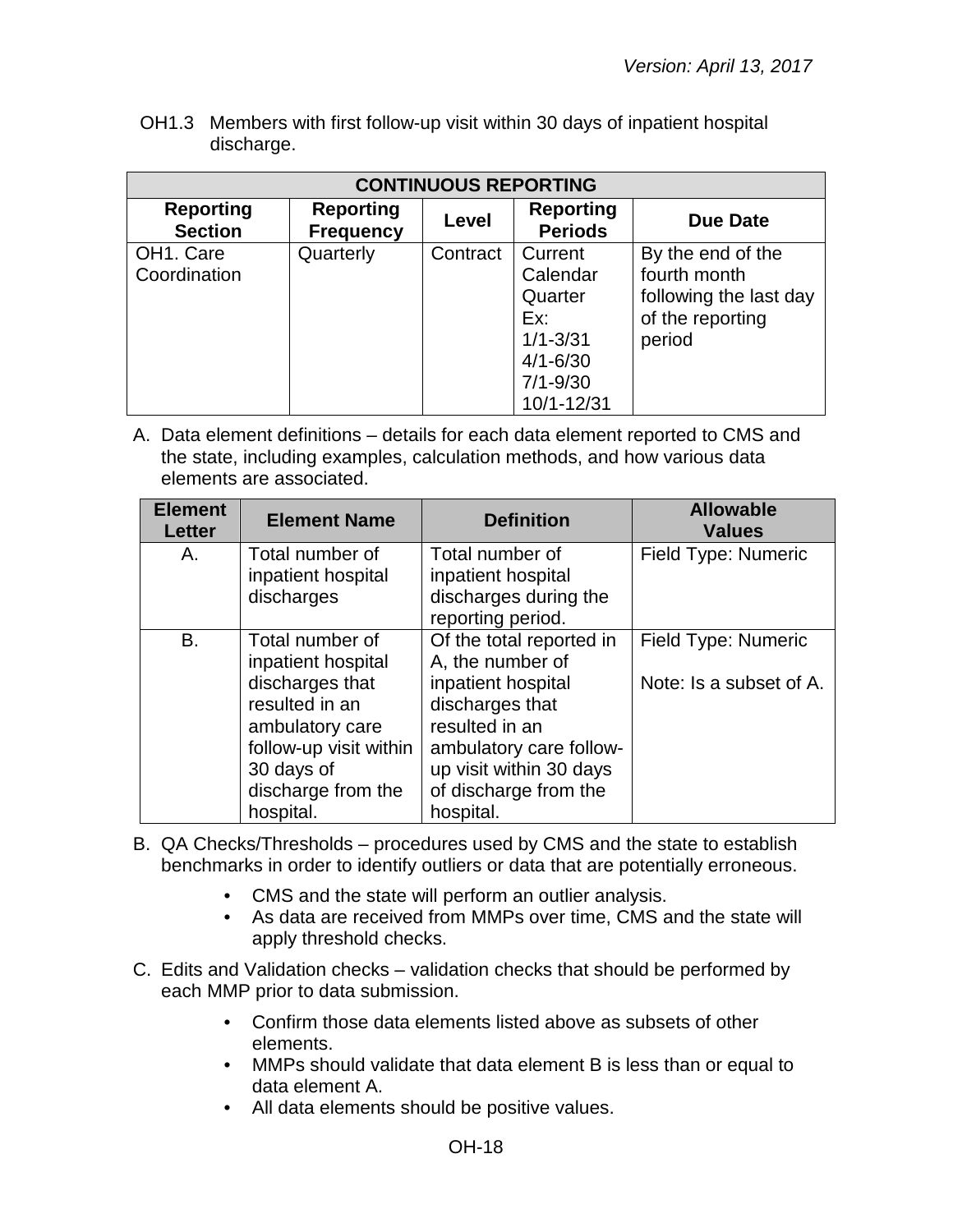- D. Analysis how CMS and the state will evaluate reported data, as well as how other data sources may be monitored.
	- CMS and the state will evaluate the percentage of inpatient hospital discharges that resulted in an ambulatory care follow-up visit within 30 days of the discharge from the hospital.
- E. Notes additional clarifications to a reporting section. This section incorporates previously answered frequently asked questions.
	- MMPs should include all inpatient hospital discharges for members regardless of whether the member enrolled voluntarily or was passively enrolled. Medicaid-only members should not be included.
	- MMPs should include all inpatient hospital discharges for members who meet the criteria outlined in data element A and who were continuously enrolled from the date of the hospital discharge through 30 days after the hospital discharge, regardless if they are disenrolled as of the end of the reporting period.
	- The date of discharge must occur within the reporting period, but the follow-up may not be in the same reporting period. For example, if a discharge occurs during the last month of the reporting period, look to the first month of the following reporting period to identify the follow-up visit.
	- The member needs to be enrolled from the date of the hospital discharge through 30 days after the hospital discharge, with no gaps in enrollment to be included in this measure.
	- A follow-up visit is defined as an ambulatory care follow-up visit to assess the member's health following a hospitalization. Codes to identify follow-up visits are provided in the Ambulatory Visits value set and Other Ambulatory Visits value set. MMPs should report ambulatory care follow-up visits based on all visits identified, including denied and pended claims, and including encounter data as necessary in cases where follow-up care is included as part of a bundled payment covering the services delivered during the inpatient stay. MMPs should use all information available, including encounter data supplied by providers, to ensure complete and accurate reporting.
	- To identify all inpatient discharges during the reporting period (data element A):
		- i. Identify all acute and non-acute inpatient stays (Inpatient Stay value set).
		- ii. Identify the discharge date for the stay. The date of discharge should be within the reporting period.

MMPs should report discharges based on all inpatient stays identified, including denied and pended claims.

• Exclude discharges in which the patient was transferred directly or readmitted to an acute or non-acute facility on the date of the discharge or within 30 days after discharge. These discharges are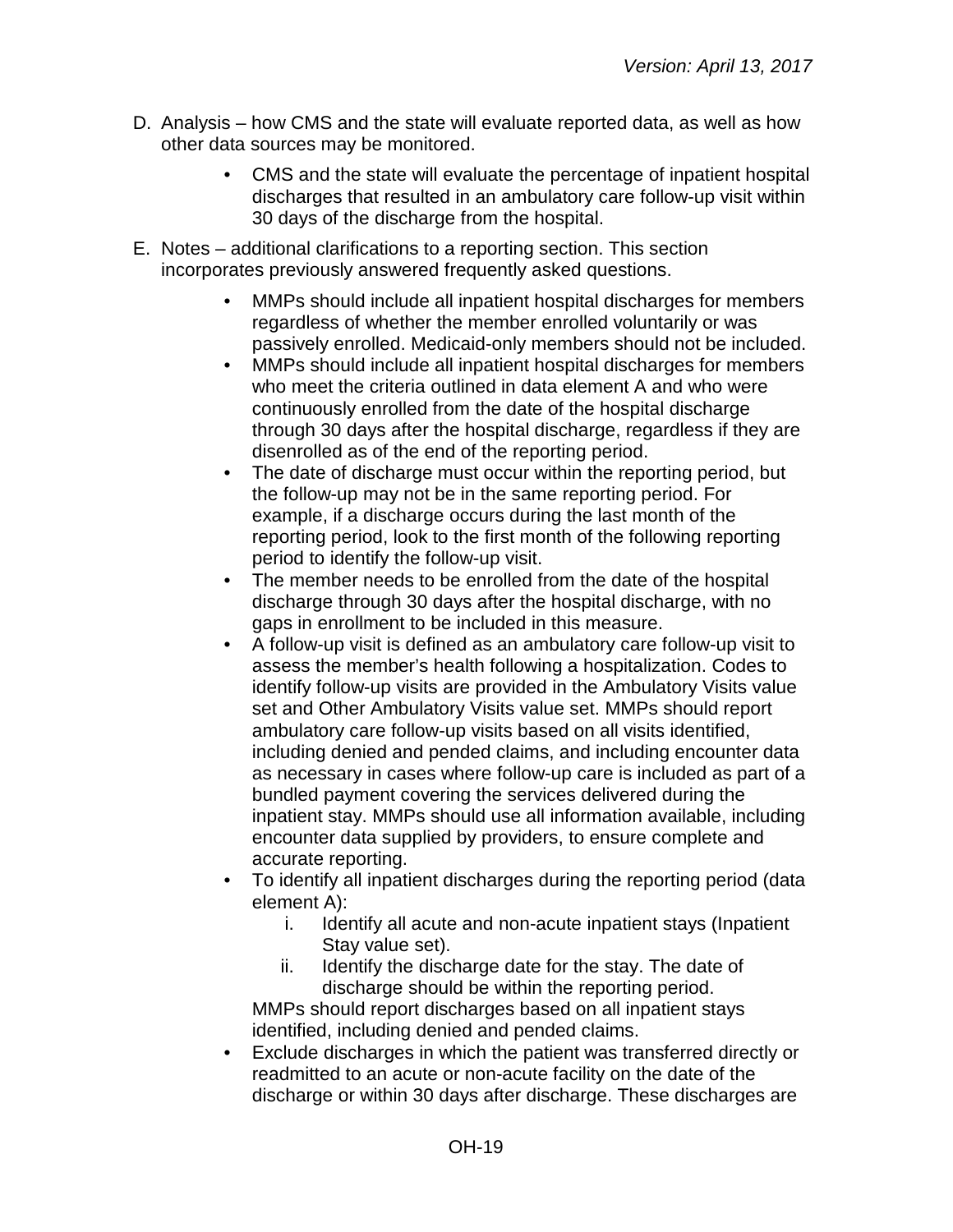excluded because a re-hospitalization or transfer may prevent an outpatient follow-up visit from taking place. To identify readmissions to an acute or non-acute inpatient care setting:

- i. Identify all acute and non-acute inpatient stays (Inpatient Stay value set).
- ii. Identify the admission date for the stay. The date of admission should be within the reporting period or 30 days after the end of the reporting period.
- iii. Determine if the admission date for the stay occurred within 30 days of a previous inpatient discharge. If yes, exclude the initial discharge.

For example, the following direct transfers/readmissions should be excluded from this measure:

- An inpatient discharge on June 1, followed by an admission to another inpatient setting on June 1 (a direct transfer)
- An inpatient discharge on June 1, followed by a readmission to a hospital on June 15 (readmission within 30 days)
- Exclude discharges due to death, using the Discharges due to Death value set.
- F. Data Submission how MMPs will submit data collected to CMS and the state.
	- MMPs will submit data collected for this measure in the above specified format through a secure data collection site established by CMS. This site can be accessed at the following web address: [https://Financial-Alignment-Initiative.NORC.org.](https://financial-alignment-initiative.norc.org/)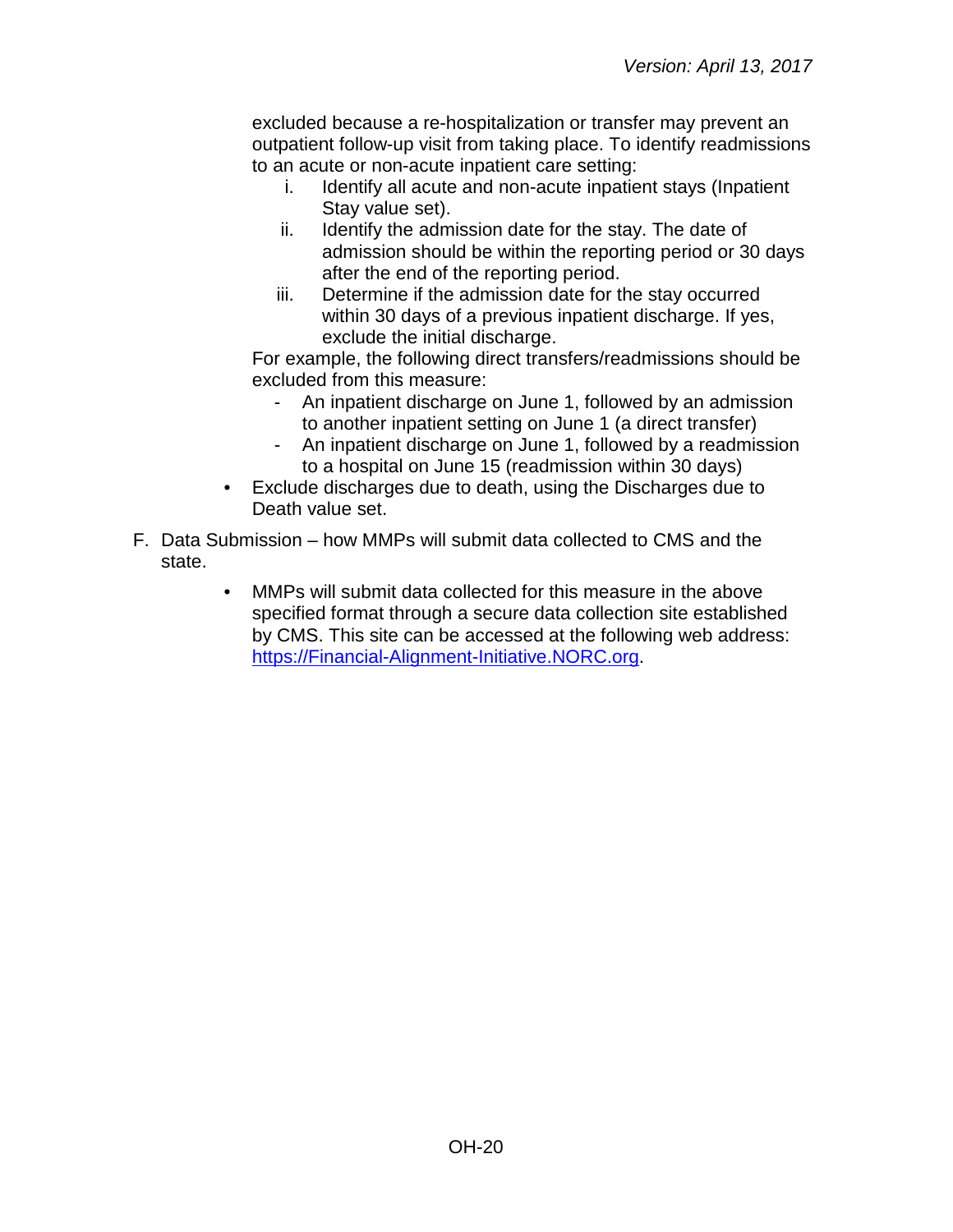# <span id="page-20-0"></span>**Section OHII. Organizational Structure and Staffing**

OH2.1 Waiver service coordinator training for supporting self-direction under the demonstration.

| <b>CONTINUOUS REPORTING</b>                      |                                      |          |                                   |                                                                                           |  |  |
|--------------------------------------------------|--------------------------------------|----------|-----------------------------------|-------------------------------------------------------------------------------------------|--|--|
| <b>Reporting Section</b>                         | <b>Reporting</b><br><b>Frequency</b> | Level    | <b>Reporting</b><br><b>Period</b> | <b>Due Date</b>                                                                           |  |  |
| OH2. Organizational<br>Structure and<br>Staffing | Annually                             | Contract | <b>Calendar Year</b>              | By the end of the<br>second month<br>following the last<br>day of the<br>reporting period |  |  |

| <b>Element</b><br><b>Letter</b> | <b>Element Name</b>                                                                                                                                        | <b>Definition</b>                                                                                                                                                                       | <b>Allowable</b><br><b>Values</b>                     |
|---------------------------------|------------------------------------------------------------------------------------------------------------------------------------------------------------|-----------------------------------------------------------------------------------------------------------------------------------------------------------------------------------------|-------------------------------------------------------|
| Α.                              | Total number of<br>waiver service<br>coordinators.                                                                                                         | Total number of<br>waiver service<br>coordinators<br>employed for at least<br>30 days with the<br>MMP during the<br>reporting period.                                                   | Field Type: Numeric                                   |
| <b>B.</b>                       | Total number of<br>waiver service<br>coordinators that<br>have undergone<br>MCOP training for<br>supporting self-<br>direction under the<br>demonstration. | Of the total reported<br>in A, the number of<br>waiver service<br>coordinators that<br>have undergone<br>MCOP training for<br>supporting self-<br>direction under the<br>demonstration. | <b>Field Type: Numeric</b><br>Note: Is a subset of A. |

- B. QA Checks/Thresholds procedures used by CMS and the state to establish benchmarks in order to identify outliers or data that are potentially erroneous.
	- CMS and the state will perform an outlier analysis.
	- As data are received from MMPs over time, CMS and the state will apply threshold checks.
- C. Edits and Validation checks validation checks that should be performed by each MMP prior to data submission.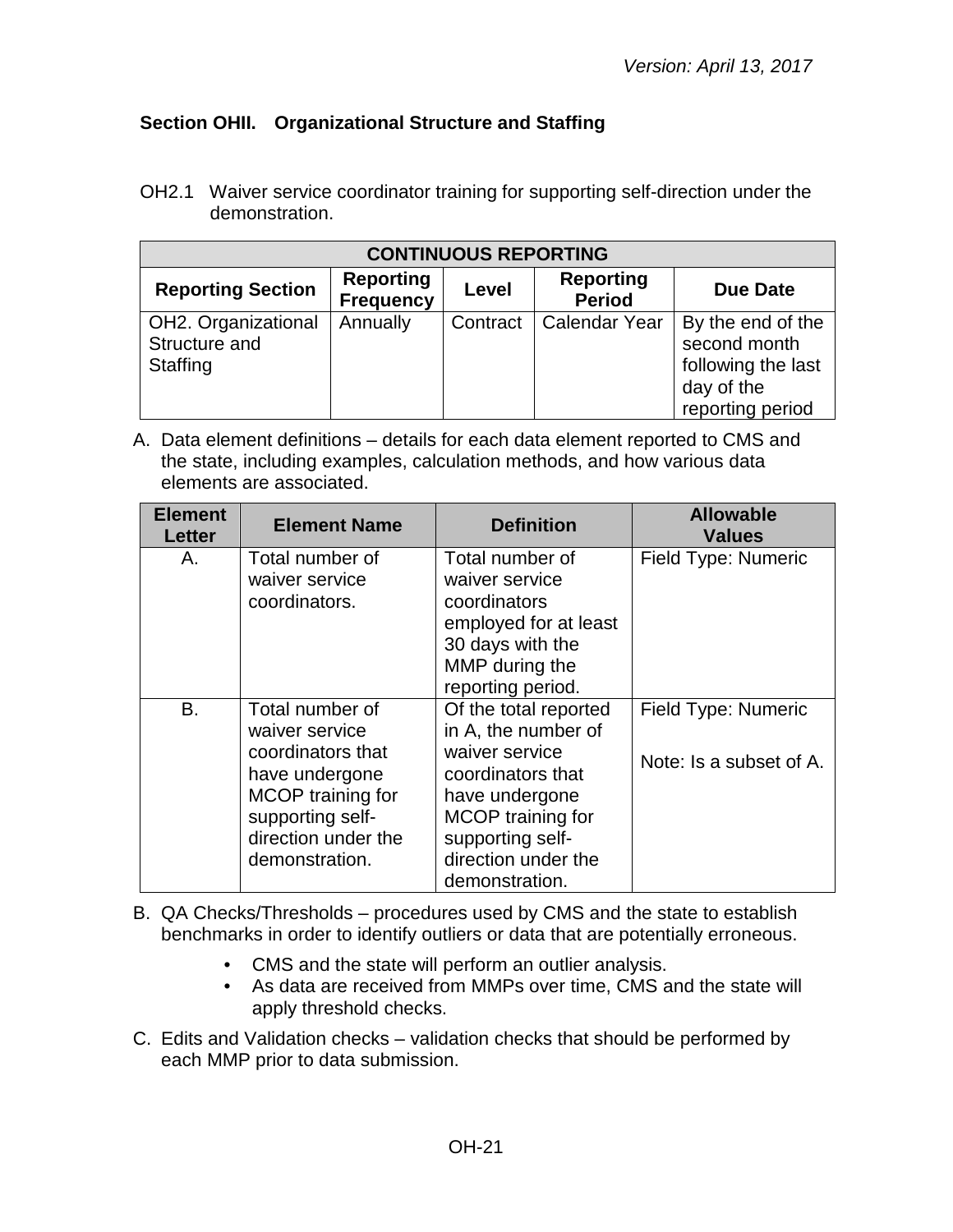- Confirm those data elements listed above as subsets of other elements.
- MMPs should validate that data element B is less than or equal to data element A.
- All data elements should be positive values.
- D. Analysis how CMS and the state will evaluate reported data, as well as how other data sources may be monitored.
	- CMS and the state will evaluate the percentage of waiver service coordinators that have undergone MCOP training for supporting self-direction.
- E. Notes additional clarifications to a reporting section. This section incorporates previously answered frequently asked questions.
	- MMPs should refer to the Ohio three-way contract for specific requirements pertaining to a waiver care coordinator.
	- MMPs should refer to Section 2.5.3.3.5.4.1.5 of the Ohio three-way contract for specific requirements pertaining to training for supporting self-direction.
	- A waiver service coordinator includes all full-time and part-time staff.
	- If a waiver service coordinator was not currently with the MMP at the end of the reporting period, but was with the MMP for at least 30 days, they should be included in this measure.
- F. Data Submission how MMPs will submit data collected to CMS and the state.
	- MMPs will submit data collected for this measure in the above specified format through a secure data collection site established by CMS. This site can be accessed at the following web address: [https://Financial-Alignment-Initiative.NORC.org.](https://financial-alignment-initiative.norc.org/)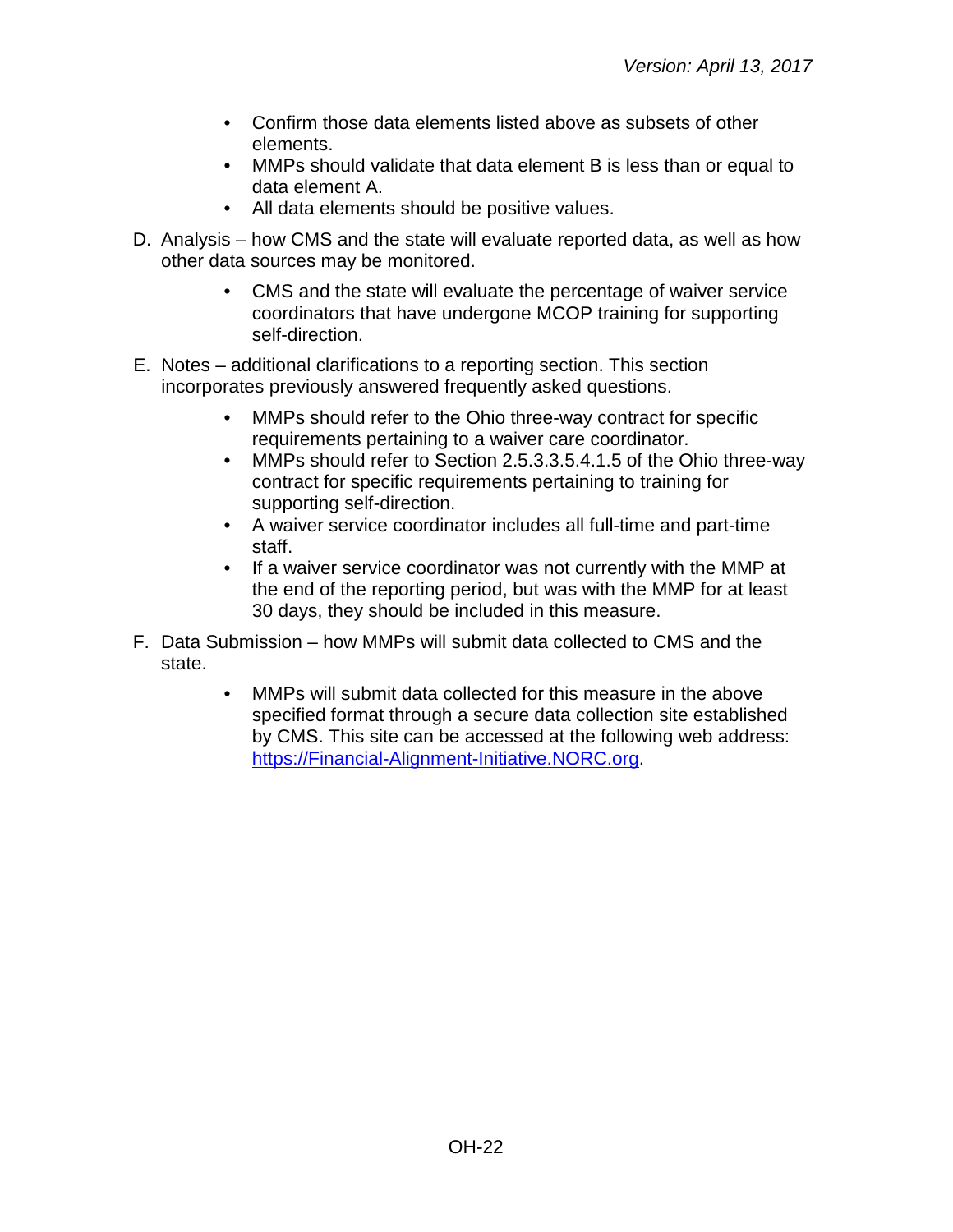## <span id="page-22-0"></span>**Section OHIII. Performance and Quality Improvement**

OH3.1 Long-term care overall balance.<sup>ii</sup>

Please note: No MMP reporting is required for this measure; however, MMPs must assist ODM with data collection and analysis as needed. The full specifications for this measure can be found in ODM's MyCare Ohio Rebalancing and Long Term Care Measures Methods document.

| <b>CONTINUOUS REPORTING</b>        |                                      |          |                                   |          |  |
|------------------------------------|--------------------------------------|----------|-----------------------------------|----------|--|
| <b>Reporting</b><br><b>Section</b> | <b>Reporting</b><br><b>Frequency</b> | Level    | <b>Reporting</b><br><b>Period</b> | Due Date |  |
| OH <sub>3</sub> .                  | Annually                             | Contract | <b>Calendar Year</b>              | N/A      |  |
| Performance and                    |                                      |          |                                   |          |  |
| Quality                            |                                      |          |                                   |          |  |
| Improvement                        |                                      |          |                                   |          |  |

- A. QA Checks/Thresholds procedures used by CMS and the state to establish benchmarks in order to identify outliers or data that are potentially erroneous.
	- Guidance will be forthcoming on the established benchmark, baseline, and methodology for this measure for Demonstration Years 2 and 3.
- B. Analysis how CMS and the state will evaluate reported data, as well as how other data sources may be monitored.
	- CMS and the state will evaluate the total number of members residing in a nursing facility per 1,000 member months for members in the MMP during the measurement year.

OH3.2 Long-term care rebalancing.

Please note: No MMP reporting is required for this measure; however, MMPs must assist ODM with data collection and analysis as needed. The full specifications for this measure can be found in ODM's MyCare Ohio Rebalancing and Long Term Care Measures Methods document.

| <b>CONTINUOUS REPORTING</b>                                                                                                                 |          |  |                          |     |  |
|---------------------------------------------------------------------------------------------------------------------------------------------|----------|--|--------------------------|-----|--|
| <b>Reporting</b><br><b>Reporting</b><br><b>Reporting</b><br><b>Due Date</b><br>Level<br><b>Period</b><br><b>Section</b><br><b>Frequency</b> |          |  |                          |     |  |
| OH <sub>3</sub> .                                                                                                                           | Annually |  | Contract   Calendar Year | N/A |  |
| Performance and                                                                                                                             |          |  |                          |     |  |
| Quality                                                                                                                                     |          |  |                          |     |  |
| Improvement                                                                                                                                 |          |  |                          |     |  |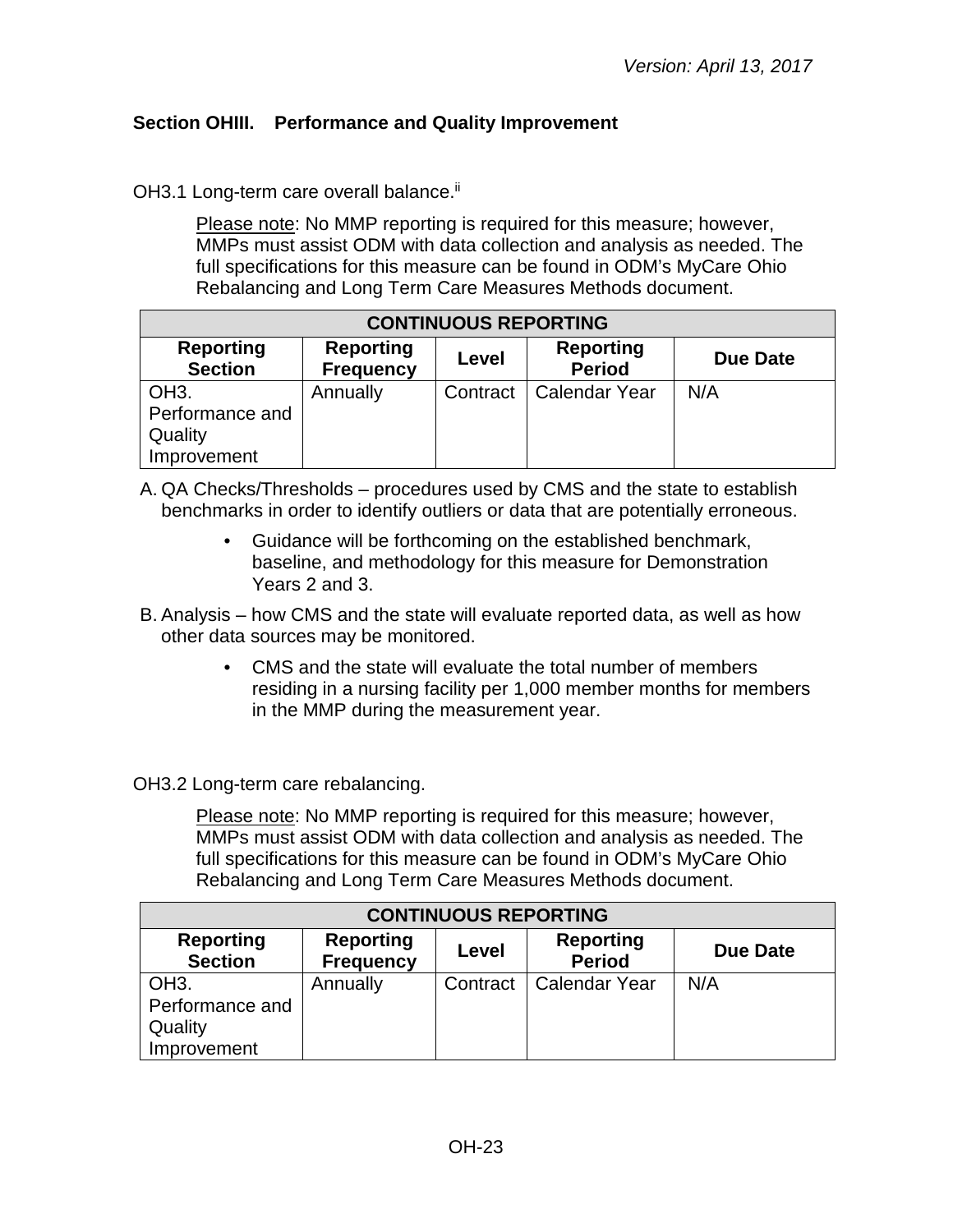- A. QA Checks/Thresholds procedures used by CMS and the state to establish benchmarks in order to identify outliers or data that are potentially erroneous.
	- CMS and the state will perform an outlier analysis.
	- As rates are calculated over time, CMS and the state will apply threshold checks.
- B. Analysis how CMS and the state will evaluate reported data, as well as how other data sources may be monitored.
	- CMS and the state will evaluate the percentage of nursing facility residents who were discharged to a community setting from a nursing facility and did not return to the nursing facility during the current reporting period as a proportion of members who resided in a nursing facility for 100 cumulative days or more during the previous reporting period.
- OH3.3 Nursing facility residents whose need for help with Activities of Daily Living (ADLs) has increased.

Please note: No MMP reporting is required for this measure; however, MMPs must assist ODM with data collection and analysis as needed. The full specifications for this measure can be found in ODM's MyCare Ohio Rebalancing and Long Term Care Measures Methods document.

| <b>CONTINUOUS REPORTING</b>                                    |                                      |          |                                    |          |
|----------------------------------------------------------------|--------------------------------------|----------|------------------------------------|----------|
| <b>Reporting</b><br><b>Section</b>                             | <b>Reporting</b><br><b>Frequency</b> | Level    | <b>Reporting</b><br><b>Periods</b> | Due Date |
| OH <sub>3</sub> .<br>Performance and<br>Quality<br>Improvement | Annually                             | Contract | <b>Calendar Year</b>               | N/A      |

- A. QA Checks/Thresholds procedures used by CMS and the state to establish benchmarks in order to identify outliers or data that are potentially erroneous.
	- CMS and the state will perform an outlier analysis.
	- As rates are calculated over time, CMS and the state will apply threshold checks.
- B. Analysis how CMS and the state will evaluate reported data, as well as how other data sources may be monitored.
	- CMS and the state will evaluate the percentage of long-stay residents whose need for help with late-loss Activities of Daily Living (ADLs) has increased when compared to the prior assessment.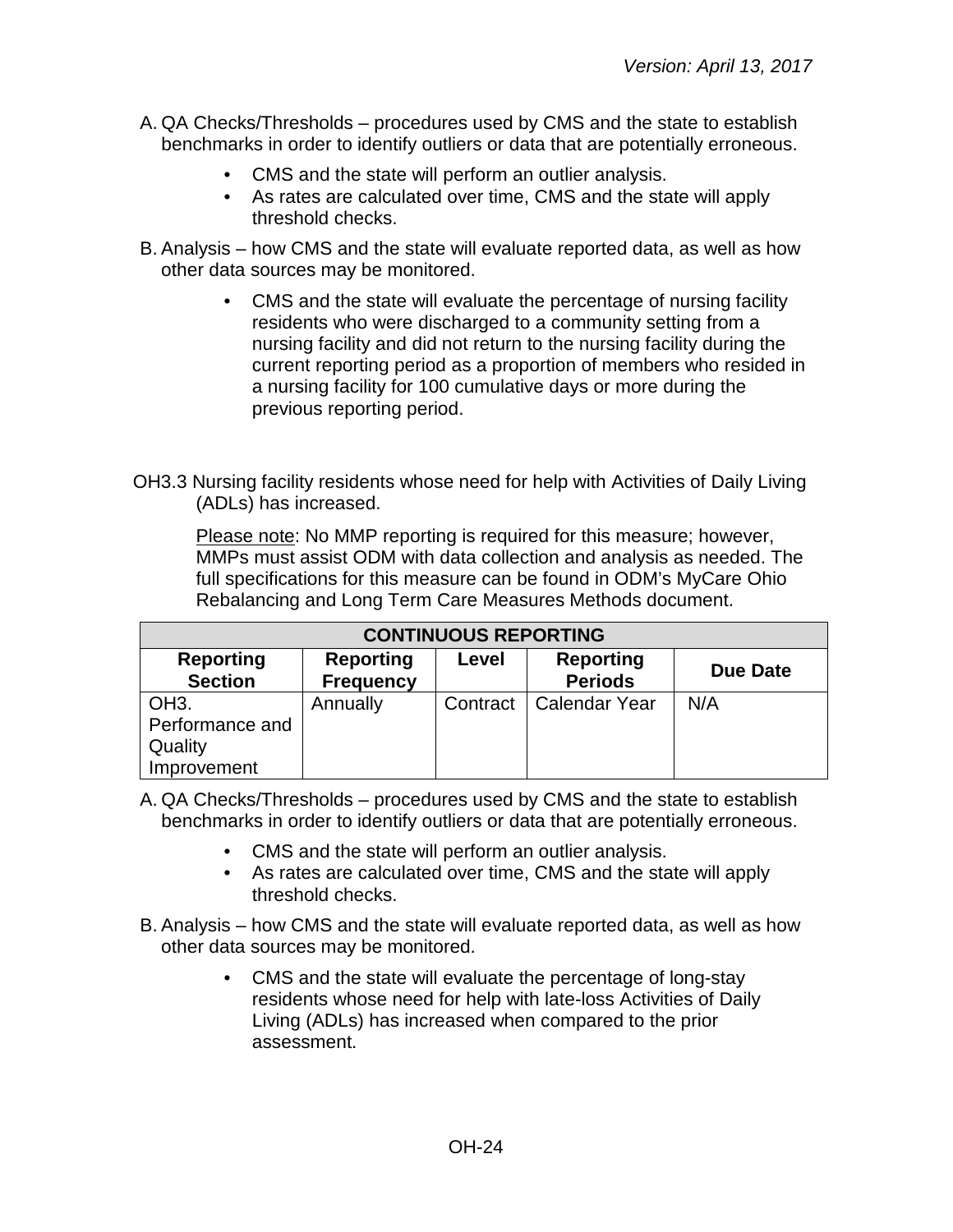OH3.4 Nursing facility residents who have/had a catheter inserted and left in their bladder.

Please note: No MMP reporting is required for this measure; however, MMPs must assist ODM with data collection and analysis as needed. The full specifications for this measure can be found in ODM's MyCare Ohio Rebalancing and Long Term Care Measures Methods document.

| <b>CONTINUOUS REPORTING</b>                                    |                                      |          |                                    |                 |
|----------------------------------------------------------------|--------------------------------------|----------|------------------------------------|-----------------|
| <b>Reporting</b><br><b>Section</b>                             | <b>Reporting</b><br><b>Frequency</b> | Level    | <b>Reporting</b><br><b>Periods</b> | <b>Due Date</b> |
| OH <sub>3</sub> .<br>Performance and<br>Quality<br>Improvement | Annually                             | Contract | <b>Calendar Year</b>               | N/A             |

A. QA Checks/Thresholds – procedures used by CMS and the state to establish benchmarks in order to identify outliers or data that are potentially erroneous.

- CMS and the state will perform an outlier analysis.
- As rates are calculated over time, CMS and the state will apply threshold checks.
- B. Analysis how CMS and the state will evaluate reported data, as well as how other data sources may be monitored.
	- CMS and the state will evaluate the percentage of long-stay residents who have/had an indwelling catheter in the last 7 days.

OH3.5 Nursing facility residents who were physically restrained.

Please note: No MMP reporting is required for this measure; however, MMPs must assist ODM with data collection and analysis as needed. The full specifications for this measure can be found in ODM's MyCare Ohio Rebalancing and Long Term Care Measures Methods document.

| <b>CONTINUOUS REPORTING</b>                                    |                                      |          |                                    |                 |  |
|----------------------------------------------------------------|--------------------------------------|----------|------------------------------------|-----------------|--|
| <b>Reporting</b><br><b>Section</b>                             | <b>Reporting</b><br><b>Frequency</b> | Level    | <b>Reporting</b><br><b>Periods</b> | <b>Due Date</b> |  |
| OH <sub>3</sub> .<br>Performance and<br>Quality<br>Improvement | Annually                             | Contract | l Calendar Year                    | N/A             |  |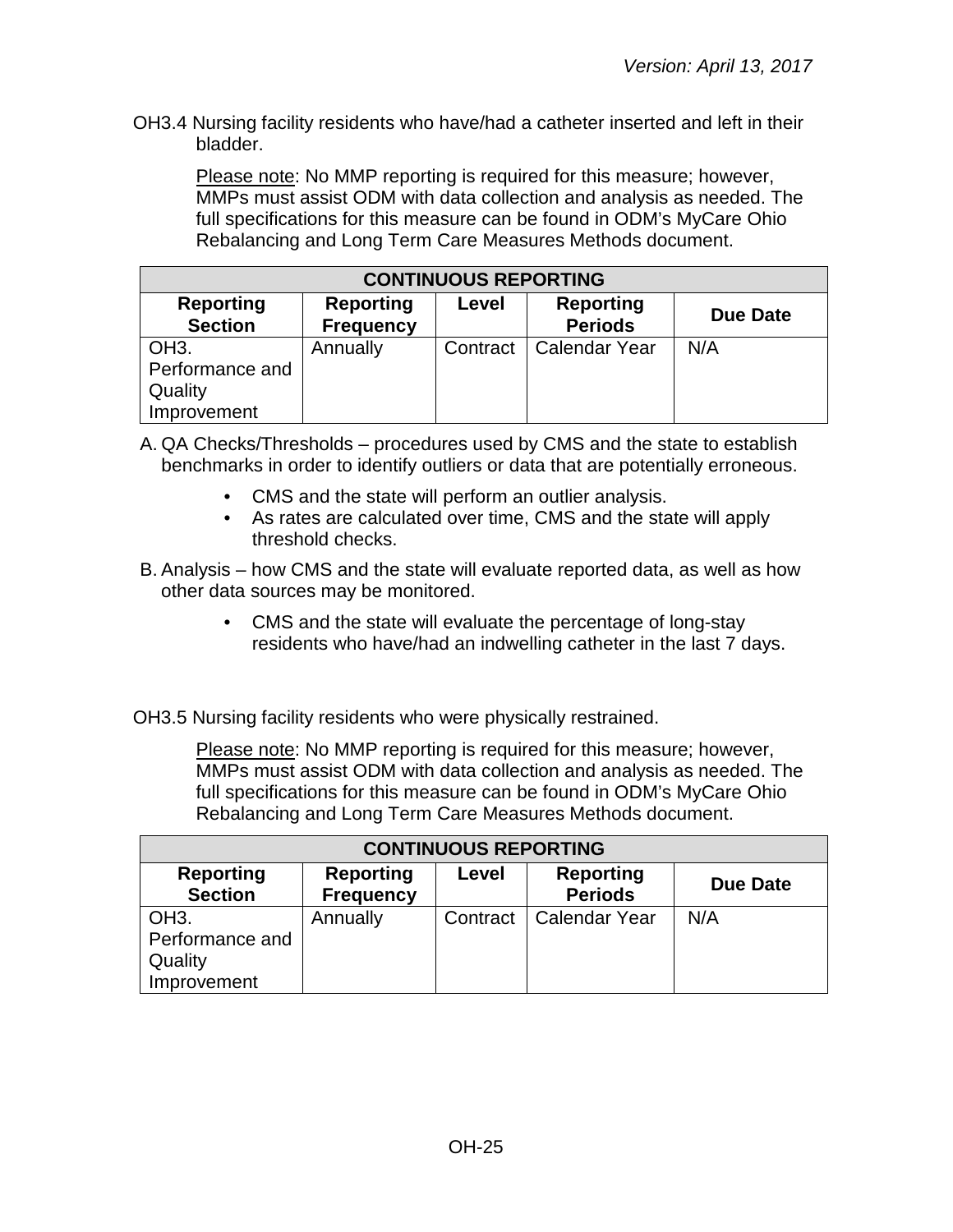- A. QA Checks/Thresholds procedures used by CMS and the state to establish benchmarks in order to identify outliers or data that are potentially erroneous.
	- CMS and the state will perform an outlier analysis.
	- As rates are calculated over time, CMS and the state will apply threshold checks.
- B. Analysis how CMS and the state will evaluate reported data, as well as how other data sources may be monitored.
	- CMS and the state will evaluate the percentage of long-stay nursing facility residents who are physically restrained on a daily basis.

OH3.6 Nursing facility residents experiencing one or more falls with a major injury.

Please note: No MMP reporting is required for this measure; however, MMPs must assist ODM with data collection and analysis as needed. The full specifications for this measure can be found in ODM's MyCare Ohio Rebalancing and Long Term Care Measures Methods document.

| <b>CONTINUOUS REPORTING</b>                                    |                                      |          |                                    |          |  |
|----------------------------------------------------------------|--------------------------------------|----------|------------------------------------|----------|--|
| <b>Reporting</b><br><b>Section</b>                             | <b>Reporting</b><br><b>Frequency</b> | Level    | <b>Reporting</b><br><b>Periods</b> | Due Date |  |
| OH <sub>3</sub> .<br>Performance and<br>Quality<br>Improvement | Annually                             | Contract | <b>Calendar Year</b>               | N/A      |  |

- A. QA Checks/Thresholds procedures used by CMS and the state to establish benchmarks in order to identify outliers or data that are potentially erroneous.
	- CMS and the state will perform an outlier analysis.
	- As rates are calculated over time, CMS and the state will apply threshold checks.
- B. Analysis how CMS and the state will evaluate reported data, as well as how other data sources may be monitored.
	- CMS and the state will evaluate the percentage of long-stay residents who have experienced one or more falls with major injury reported in the reporting period or look-back period.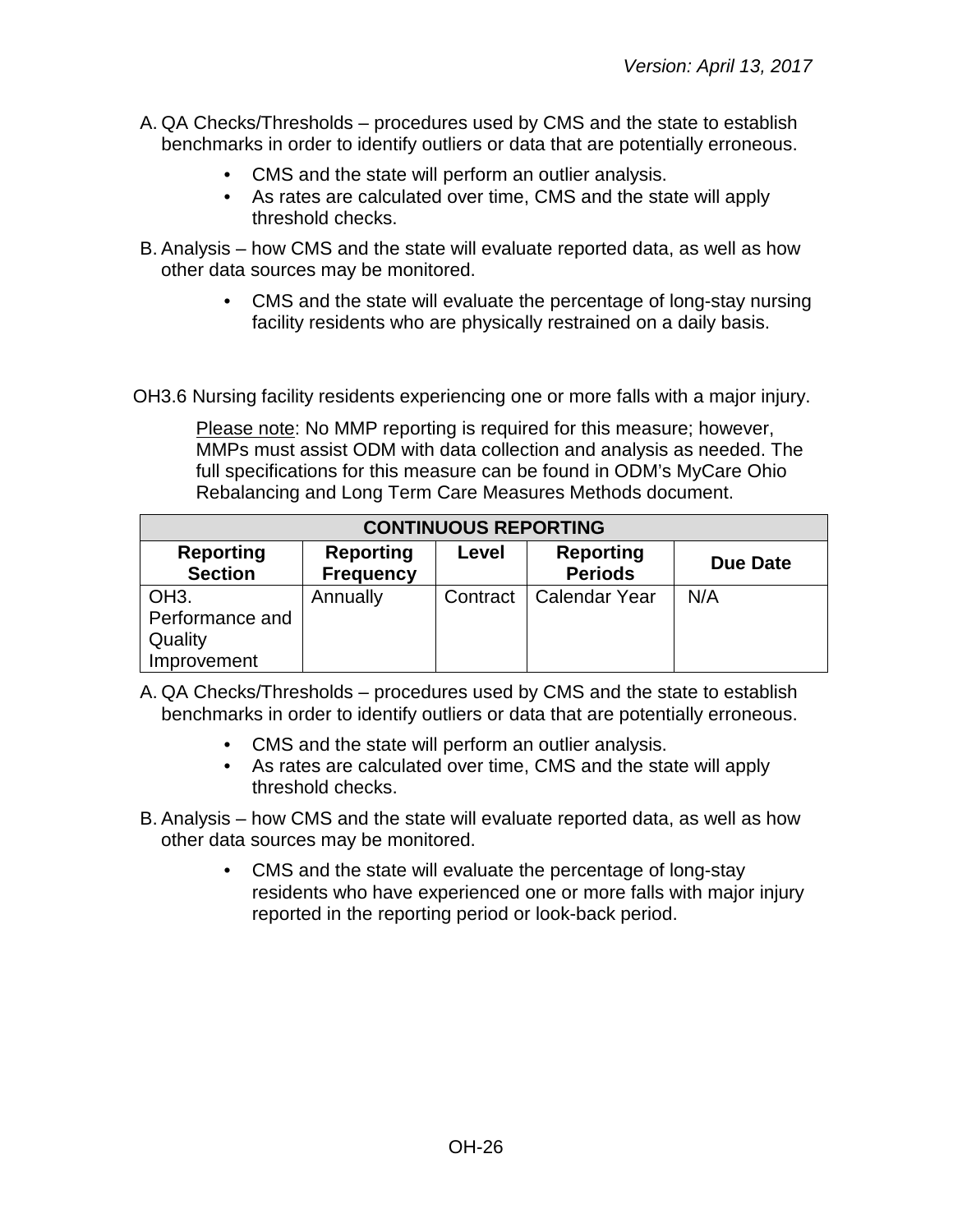OH3.7 Nursing facility residents with a urinary tract infection.

Please note: No MMP reporting is required for this measure; however, MMPs must assist ODM with data collection and analysis as needed. The full specifications for this measure can be found in ODM's MyCare Ohio Rebalancing and Long Term Care Measures Methods document.

| <b>CONTINUOUS REPORTING</b>                                                                                                           |          |          |                      |     |  |
|---------------------------------------------------------------------------------------------------------------------------------------|----------|----------|----------------------|-----|--|
| <b>Reporting</b><br><b>Reporting</b><br><b>Reporting</b><br>Level<br>Due Date<br><b>Section</b><br><b>Periods</b><br><b>Frequency</b> |          |          |                      |     |  |
| OH <sub>3</sub> .<br>Performance and<br>Quality<br>Improvement                                                                        | Annually | Contract | <b>Calendar Year</b> | N/A |  |

A. QA Checks/Thresholds – procedures used by CMS and the state to establish benchmarks in order to identify outliers or data that are potentially erroneous.

- CMS and the state will perform an outlier analysis.
- As rates are calculated over time, CMS and the state will apply threshold checks.
- B. Analysis how CMS and the state will evaluate reported data, as well as how other data sources may be monitored.
	- CMS and the state will evaluate the percentage of long-stay residents who have a urinary tract infection.

OH3.8 Nursing facility diversion.<sup>i, ii</sup>

Please note: No MMP reporting is required for this measure; however, MMPs must assist ODM with data collection and analysis as needed. The full specifications for this measure can be found in ODM's MyCare Ohio Rebalancing and Long Term Care Measures Methods document.

| <b>CONTINUOUS REPORTING</b>                                                                                                                 |          |          |                      |     |  |
|---------------------------------------------------------------------------------------------------------------------------------------------|----------|----------|----------------------|-----|--|
| <b>Reporting</b><br><b>Reporting</b><br><b>Reporting</b><br><b>Due Date</b><br>Level<br><b>Period</b><br><b>Section</b><br><b>Frequency</b> |          |          |                      |     |  |
| OH <sub>3</sub> .                                                                                                                           | Annually | Contract | <b>Calendar Year</b> | N/A |  |
| Performance and                                                                                                                             |          |          |                      |     |  |
| Quality                                                                                                                                     |          |          |                      |     |  |
| Improvement                                                                                                                                 |          |          |                      |     |  |

A. QA Checks/Thresholds – procedures used by CMS and the state to establish benchmarks in order to identify outliers or data that are potentially erroneous.

> • For Demonstration Year 1, the benchmark is a minimum 5% decrease in the performance year rate compared to the baseline rate for the MMP's demonstration population. For more information,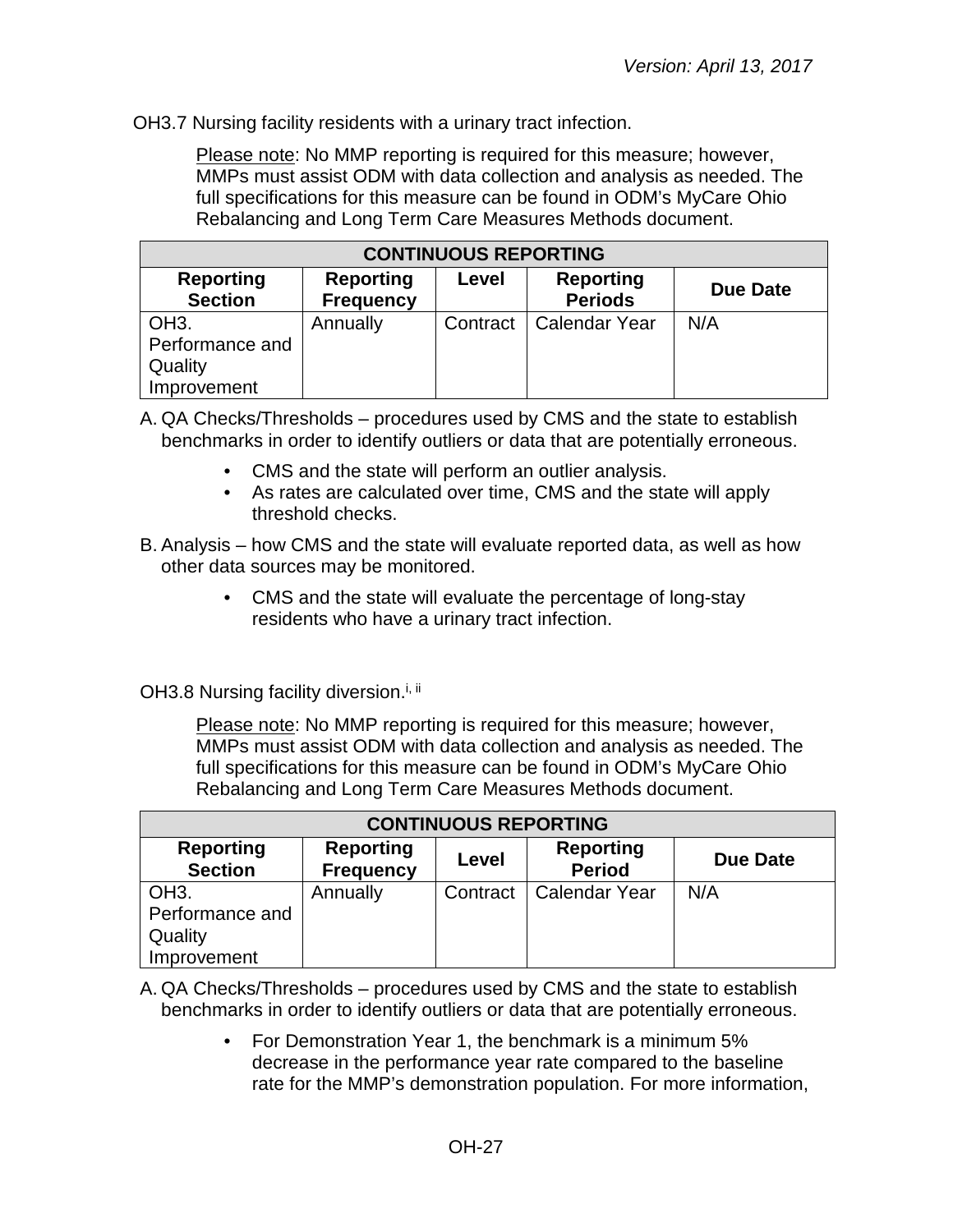refer to the Quality Withhold Technical Notes (DY 1): Ohio-Specific Measures.

- For Demonstration Years 2 and 3, guidance will be forthcoming on the established benchmark, baseline, and methodology for this measure.
- B. Analysis how CMS and the state will evaluate reported data, as well as how other data sources may be monitored.
	- CMS and the state will evaluate the number of total patient days in a nursing facility per 1,000 member months for members in the MMP during the measurement year.

OH3.9 High-risk residents with pressure ulcers.

Please note: No MMP reporting is required for this measure; however, MMPs must assist ODM with data collection and analysis as needed. The full specifications for this measure can be found in ODM's MyCare Ohio Rebalancing and Long Term Care Measures Methods document.

| <b>CONTINUOUS REPORTING</b>                                                                                                          |          |          |                      |     |  |
|--------------------------------------------------------------------------------------------------------------------------------------|----------|----------|----------------------|-----|--|
| <b>Reporting</b><br><b>Reporting</b><br><b>Reporting</b><br>Due Date<br>Level<br><b>Section</b><br><b>Period</b><br><b>Frequency</b> |          |          |                      |     |  |
| OH <sub>3</sub> .                                                                                                                    | Annually | Contract | <b>Calendar Year</b> | N/A |  |
| Performance and                                                                                                                      |          |          |                      |     |  |
| Quality                                                                                                                              |          |          |                      |     |  |
| Improvement                                                                                                                          |          |          |                      |     |  |

A. QA Checks/Thresholds – procedures used by CMS and the state to establish benchmarks in order to identify outliers or data that are potentially erroneous.

- CMS and the state will perform an outlier analysis.
- As rates are calculated over time, CMS and the state will apply threshold checks.
- B. Analysis how CMS and the state will evaluate reported data, as well as how other data sources may be monitored.
	- CMS and the state will evaluate the percentage of long-stay, highrisk residents with Stage II through IV pressure ulcers.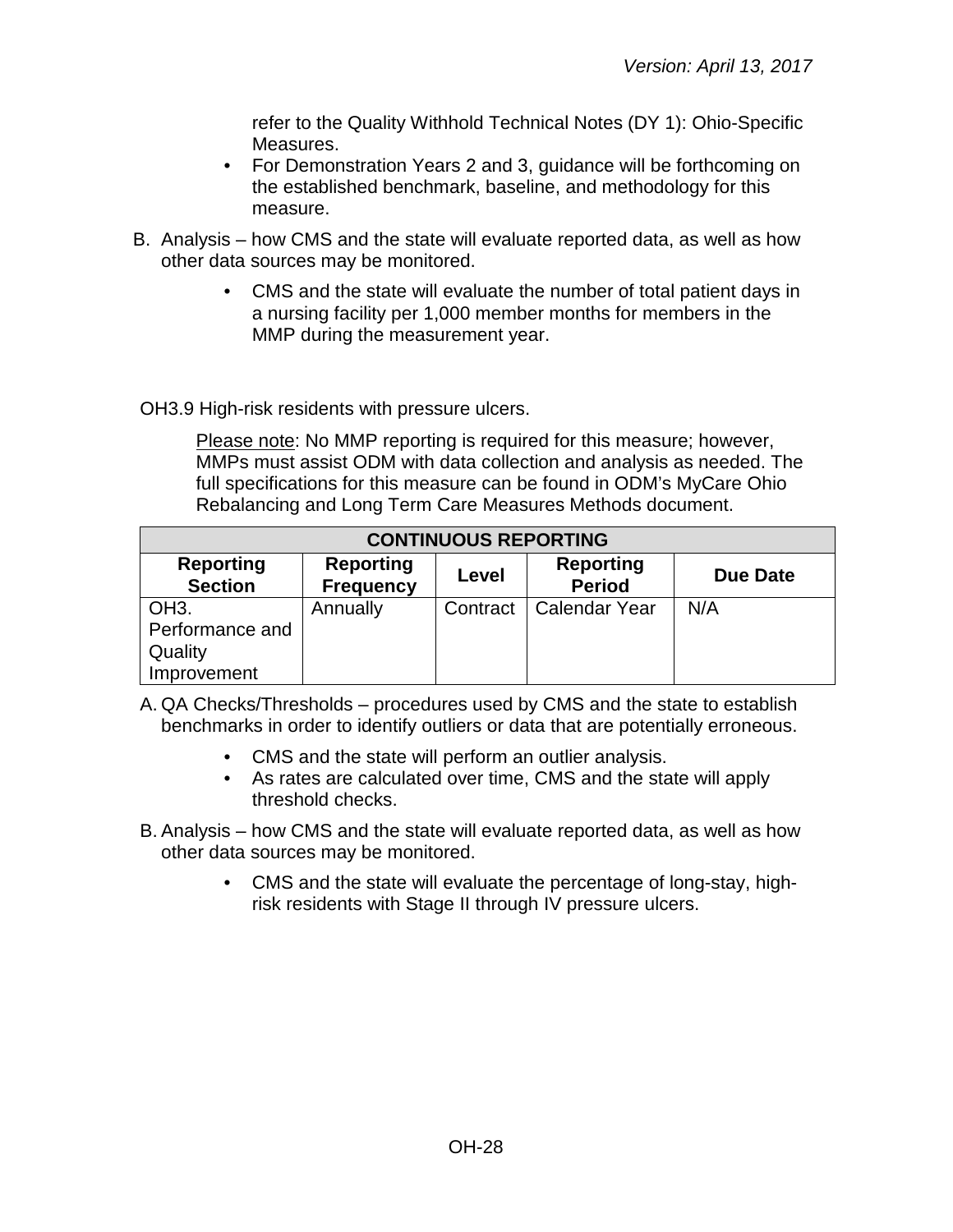# <span id="page-28-0"></span>**Section OHIV. Systems**

| <b>CONTINUOUS REPORTING</b>                      |                                      |          |                                   |                                                                                           |
|--------------------------------------------------|--------------------------------------|----------|-----------------------------------|-------------------------------------------------------------------------------------------|
| <b>Reporting Section</b>                         | <b>Reporting</b><br><b>Frequency</b> | Level    | <b>Reporting</b><br><b>Period</b> | <b>Due Date</b>                                                                           |
| OH4. Organizational<br>Structure and<br>Staffing | Annually                             | Contract | <b>Calendar Year</b>              | By the end of the<br>second month<br>following the last<br>day of the<br>reporting period |

OH4.1 MyCare Centralized Enrollee Record.

| <b>Element</b><br><b>Letter</b> | <b>Element Name</b>                                                                                                                                     | <b>Definition</b>                                                                                                                                                                               | <b>Allowable Values</b> |
|---------------------------------|---------------------------------------------------------------------------------------------------------------------------------------------------------|-------------------------------------------------------------------------------------------------------------------------------------------------------------------------------------------------|-------------------------|
| Α.                              | Total number of<br>members whose<br>race data are<br>collected and<br>maintained in the<br><b>MyCare Centralized</b><br>Enrollee Record.                | Total number of<br>members enrolled at<br>the end of the reporting<br>period whose race data<br>are collected and<br>maintained in the<br><b>MyCare Centralized</b><br>Enrollee Record.         | Field Type: Numeric     |
| B.                              | Total number of<br>members whose<br>ethnicity data are<br>collected and<br>maintained in the<br><b>MyCare Centralized</b><br>Enrollee Record.           | Total number of<br>members enrolled at<br>the end of the reporting<br>period whose ethnicity<br>data are collected and<br>maintained in the<br><b>MyCare Centralized</b><br>Enrollee Record.    | Field Type: Numeric     |
| C.                              | Total number of<br>members whose<br>primary language<br>data are collected<br>and maintained in<br>the MyCare<br><b>Centralized Enrollee</b><br>Record. | Total number of<br>members enrolled at<br>the end of the reporting<br>period whose primary<br>language data are<br>collected and<br>maintained in the<br>MyCare Centralized<br>Enrollee Record. | Field Type: Numeric     |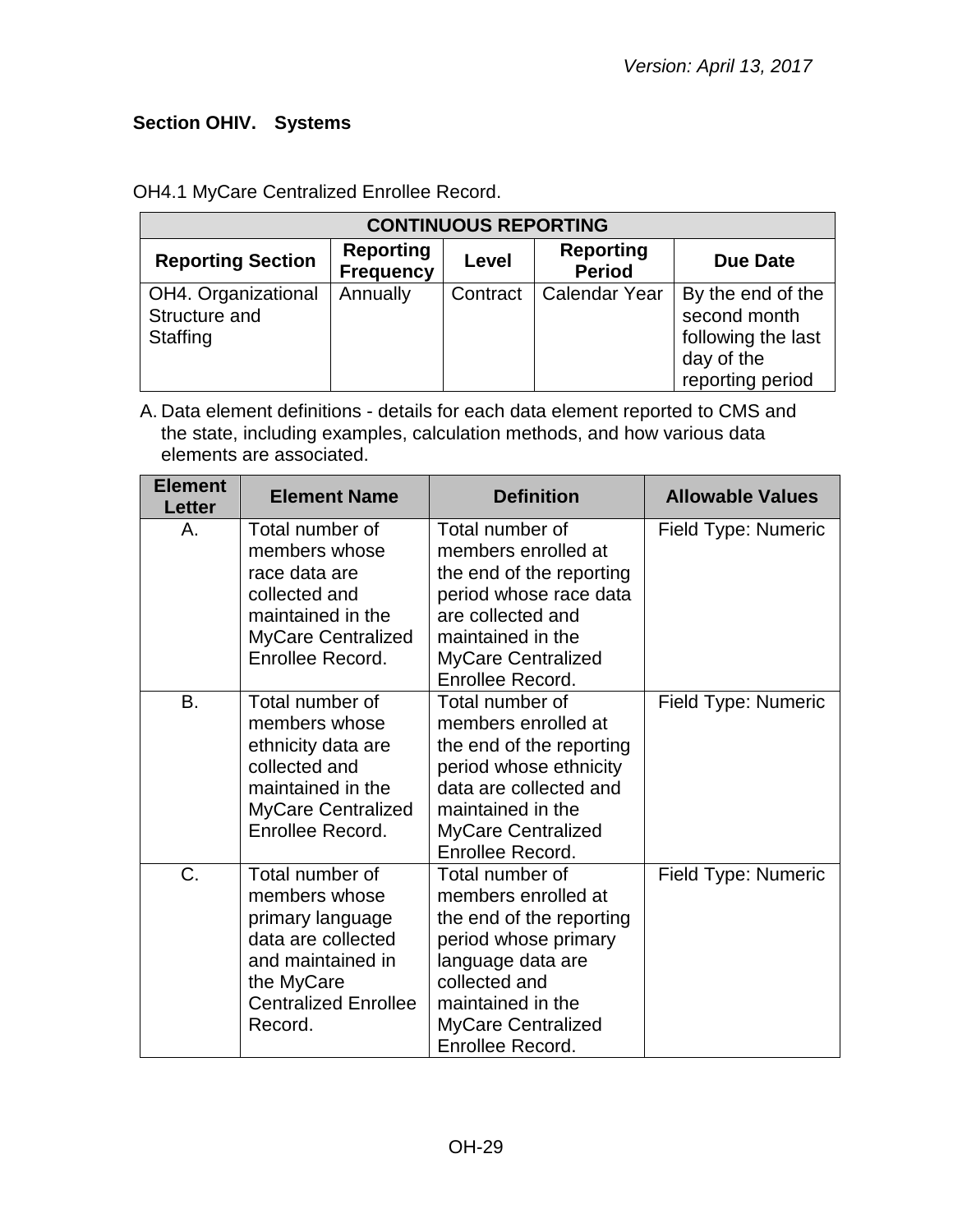| <b>Element</b><br><b>Letter</b> | <b>Element Name</b>                                                                                                                                 | <b>Definition</b>                                                                                                                                                                                  | <b>Allowable Values</b> |
|---------------------------------|-----------------------------------------------------------------------------------------------------------------------------------------------------|----------------------------------------------------------------------------------------------------------------------------------------------------------------------------------------------------|-------------------------|
| D.                              | Total number of<br>members whose<br>homelessness data<br>are collected and<br>maintained in the<br><b>MyCare Centralized</b><br>Enrollee Record.    | Total number of<br>members enrolled at<br>the end of the reporting<br>period whose<br>homelessness data are<br>collected and<br>maintained in the<br><b>MyCare Centralized</b><br>Enrollee Record. | Field Type: Numeric     |
| E.                              | Total number of<br>members whose<br>disability type data<br>are collected and<br>maintained in the<br><b>MyCare Centralized</b><br>Enrollee Record. | Total number of<br>members enrolled at<br>the end of the reporting<br>period whose disability<br>type data are collected<br>and maintained in the<br><b>MyCare Centralized</b><br>Enrollee Record. | Field Type: Numeric     |

- B. QA Checks/Thresholds procedures used by CMS and the state to establish benchmarks in order to identify outliers or data that are potentially erroneous.
	- CMS and the state will perform an outlier analysis.
	- As data are received from MMPs over time, CMS and the state will apply threshold checks.
- C. Edits and Validation Checks validation checks that should be performed by each MMP prior to data submission.
	- All data elements should be positive values.
- D. Analysis how CMS and the state will evaluate reported data, as well as how other data sources may be monitored. CMS and the state will obtain enrollment information and evaluate the percentage of members enrolled at the end of the reporting period whose:
	- Race data are collected and maintained in the MyCare Centralized Enrollee Record.
	- Ethnicity data are collected and maintained in the MyCare Centralized Enrollee Record.
	- Primary language data are collected and maintained in the MyCare Centralized Enrollee Record.
	- Homelessness data are collected and maintained in the MyCare Centralized Enrollee Record.
	- Disability type data are collected and maintained in the MyCare Centralized Enrollee Record.
- E. Notes additional clarifications to a reporting section. This section incorporates previously answered frequently asked questions.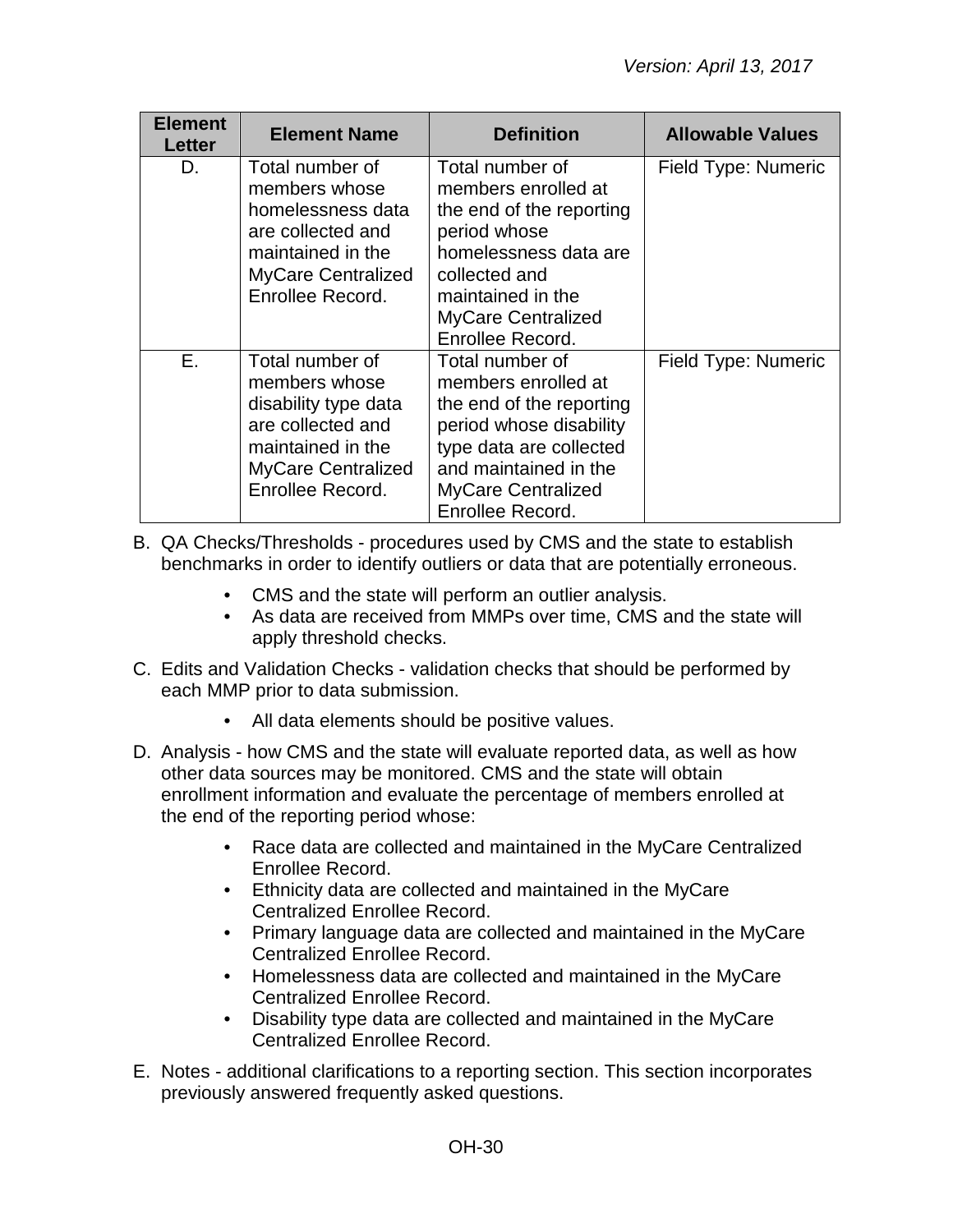- MMPs should include all members regardless of whether the member enrolled voluntarily or was passively enrolled. Medicaidonly members should not be included.
- For all data elements, please include the total number of members whose status is document in the MyCare Centralized Enrollee Record, regardless of the value.
	- i. For example, data element D captures the number of members whose homelessness data are collected and maintained in the MyCare Centralized Enrollee Record. MMPs should report the total number of members who have this information documented, even if the member is not homeless. The number reported should not simply represent the number of documented homeless members.
- F. Data Submission how MMPs will submit data collected to CMS and the state.
	- MMPs will submit data collected for this measure in the above specified format through a secure data collection site established by CMS. This site can be accessed at the following web address: [https://Financial-Alignment-Initiative.NORC.org.](https://financial-alignment-initiative.norc.org/)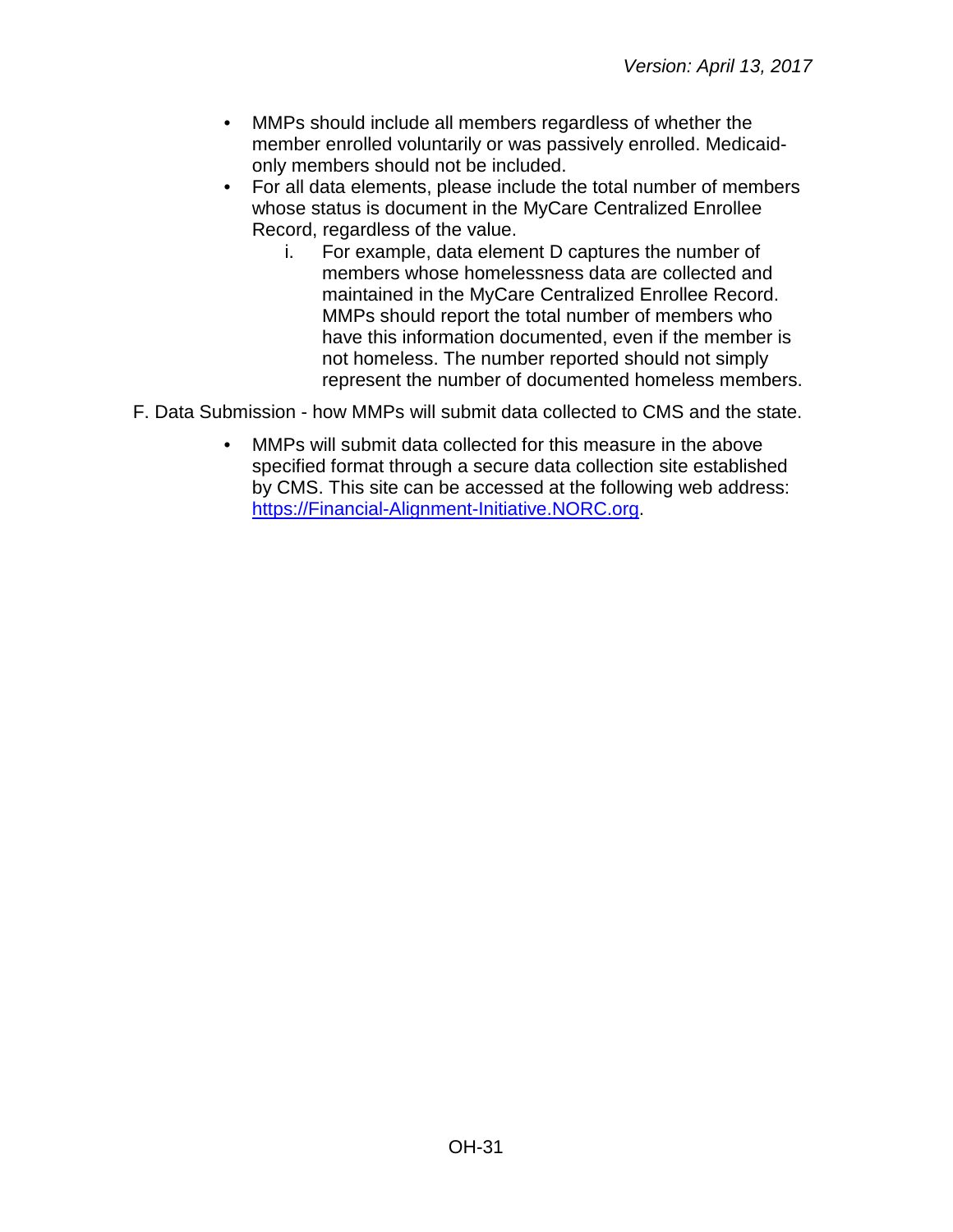# <span id="page-31-0"></span>**Section OHV. Utilization**

OH5.1 Unduplicated members receiving HCBS and unduplicated members receiving nursing facility services.

| <b>CONTINUOUS REPORTING</b>        |                                      |          |                                   |                                                                                           |  |  |  |
|------------------------------------|--------------------------------------|----------|-----------------------------------|-------------------------------------------------------------------------------------------|--|--|--|
| <b>Reporting</b><br><b>Section</b> | <b>Reporting</b><br><b>Frequency</b> | Level    | <b>Reporting</b><br><b>Period</b> | <b>Due Date</b>                                                                           |  |  |  |
| OH5. Utilization                   | Annually                             | Contract | <b>Calendar Year</b>              | By the end of the<br>fourth month<br>following the last<br>day of the reporting<br>period |  |  |  |

| <b>Element</b><br><b>Letter</b> | <b>Element Name</b>                                                   | <b>Definition</b>                                                                                                                                                                                   | <b>Allowable</b><br><b>Values</b>              |
|---------------------------------|-----------------------------------------------------------------------|-----------------------------------------------------------------------------------------------------------------------------------------------------------------------------------------------------|------------------------------------------------|
| Α.                              | Total number of<br>members.                                           | Total number of<br>members that were<br>continuously enrolled in<br>the MMP for six months<br>during the reporting<br>period.                                                                       | Field Type: Numeric                            |
| <b>B.</b>                       | Total number of<br>members<br>receiving HCBS.                         | Of the total reported in<br>A, the number of<br>members receiving<br><b>HCBS</b> during the<br>reporting period who did<br>not receive nursing<br>facility services during<br>the reporting period. | Field Type: Numeric<br>Note: Is a subset of A. |
| C.                              | Total number of<br>members<br>receiving nursing<br>facility services. | Of the total reported in<br>A, the number of<br>members receiving<br>nursing facility services<br>during the reporting<br>period who did not<br>receive HCBS during the<br>reporting period.        | Field Type: Numeric<br>Note: Is a subset of A. |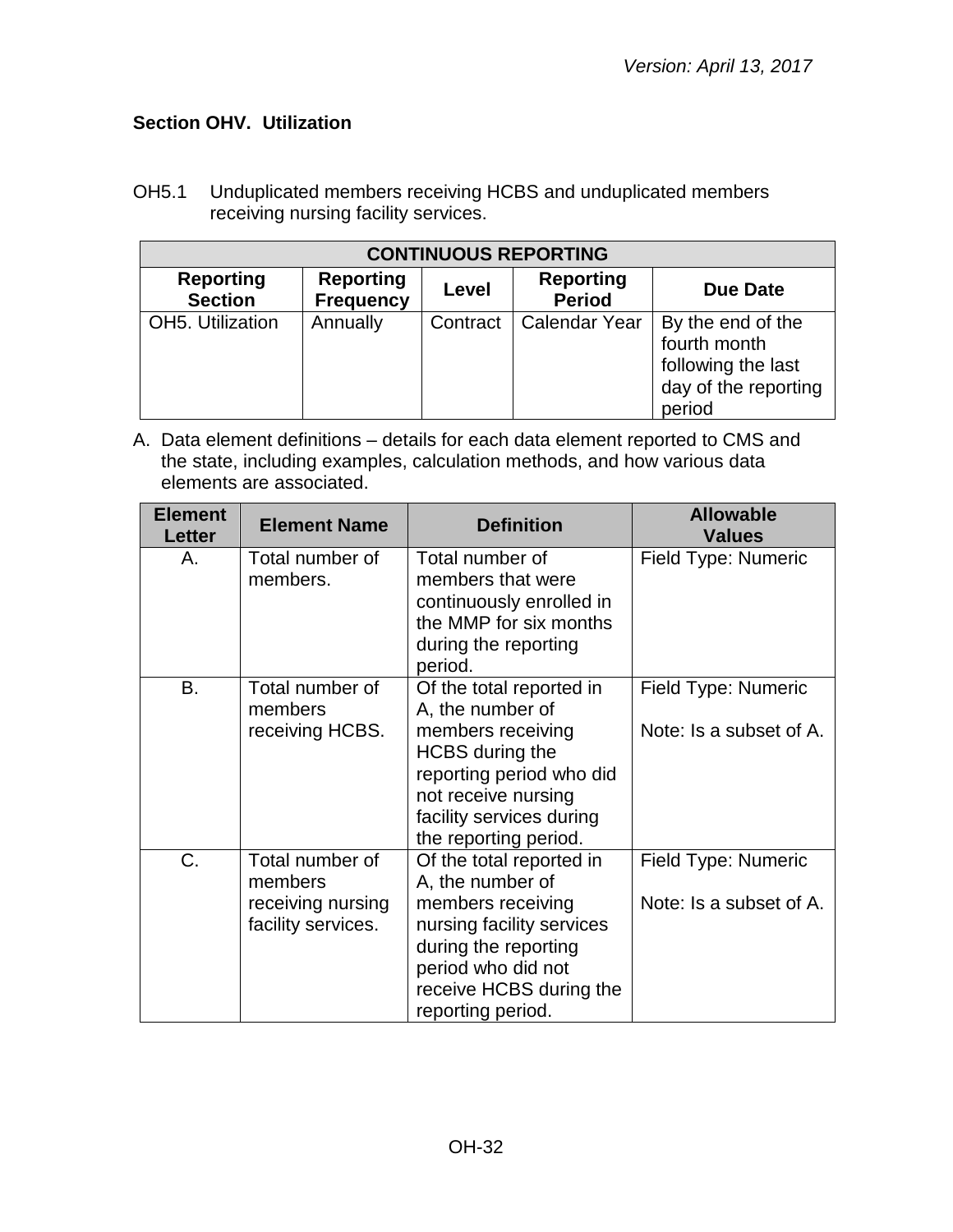| <b>Element</b><br><b>Letter</b> | <b>Element Name</b>                                                                                  | <b>Definition</b>                                                                                      | <b>Allowable</b><br><b>Values</b> |
|---------------------------------|------------------------------------------------------------------------------------------------------|--------------------------------------------------------------------------------------------------------|-----------------------------------|
| D.                              | Total number of<br>members                                                                           | Of the total reported in<br>A, the number of                                                           | Field Type: Numeric               |
|                                 | receiving both<br><b>HCBS</b> and<br>nursing facility<br>services during<br>the reporting<br>period. | members receiving both<br><b>HCBS</b> and nursing<br>facility services during<br>the reporting period. | Note: Is a subset of A.           |

- B. QA Checks/Thresholds procedures used by CMS and the state to establish benchmarks in order to identify outliers or data that are potentially erroneous.
	- CMS and the state will perform an outlier analysis.
	- As data are received from MMPs over time, CMS and the state will apply threshold checks.
- C. Edits and Validation checks validation checks that should be performed by each MMP prior to data submission.
	- Confirm those data elements listed above as subsets of other elements.
	- MMPs should validate that data elements B, C, and D are less than or equal to data element A.
	- All data elements should be positive values.
- D. Analysis how CMS and the state will evaluate reported data, as well as how other data sources may be monitored. CMS and the state will obtain enrollment data and will evaluate the percentage of members receiving:
	- HCBS during the reporting period who did not receive nursing facility services during the reporting period.
	- Nursing facility services during the reporting period who did not receive HCBS during the reporting period.
	- Both HCBS and nursing facility services during the reporting period.
- E. Notes additional clarifications to a reporting section. This section incorporates previously answered frequently asked questions.
	- MMPs should include all members regardless of whether the member enrolled voluntarily or was passively enrolled. Medicaidonly members should not be included.
	- MMPs should include all members who meet the criteria outlined in data element A, regardless if they are disenrolled as of the end of the reporting period (i.e., include all members regardless if they are currently enrolled or disenrolled as of the last day of the reporting period).
	- Members must be continuously enrolled for six months during the reporting period, with no gaps in enrollment, to be included in this measure.